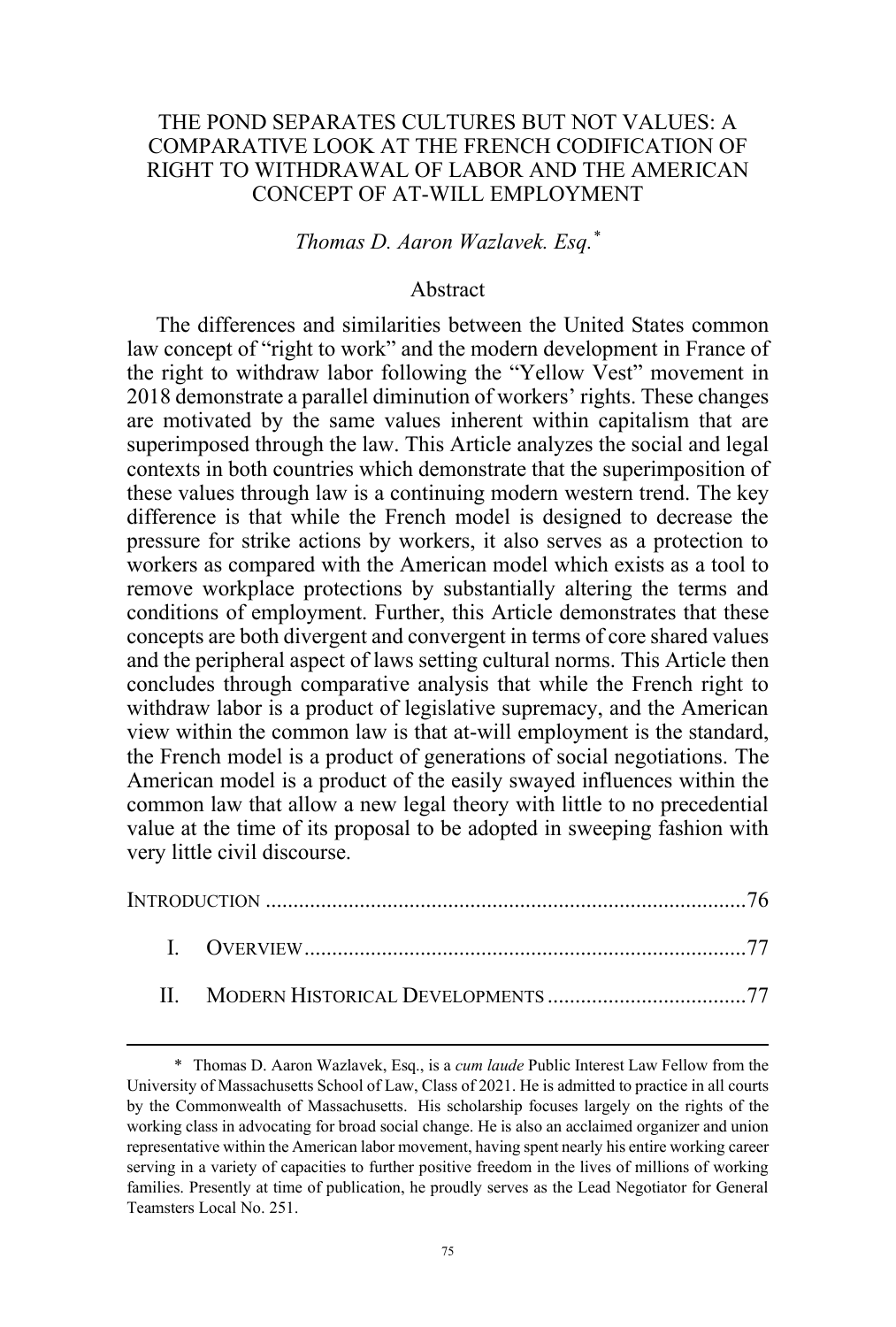| 76          | FLORIDA JOURNAL OF INTERNATIONAL LAW               | [Vol. 33] |
|-------------|----------------------------------------------------|-----------|
|             | A. French Yellow Vest Movement and the             |           |
|             | Codification of the Right to Withdrawal            |           |
|             |                                                    | 78        |
|             |                                                    |           |
| Ш           |                                                    | 84        |
|             |                                                    |           |
|             | 1. Personal Jurisdiction and Nationality-Based     |           |
|             |                                                    | 85        |
|             |                                                    |           |
|             |                                                    |           |
|             | B. Divergence in Applications of Legal Processes90 |           |
| CONCLUSION. |                                                    | 93        |

### INTRODUCTION

On the heels of nationwide strike actions, protests, and immense pressure from the business sector, the French General Assembly codified the right to withdrawal of labor for unsafe work conditions. The deep cultural value and regard within France for strike actions harkens back to the working-class values that developed within the French Revolution. 1 That value and regard was similarly seen with ongoing labor unrest surrounding the codification in 2008 and which continued through the Yellow Vest Movement more than a decade later. The codification of these values within the French Labor Code for the right to withdraw labor represents significant social negotiations over the course of generations.<sup>2</sup> In stark contrast, the American common law tradition of right to work is generally regarded as developing from the seemingly overnight sweeping adoption of the concept of at-will employment in the late nineteenth century.<sup>3</sup> In both situations, these efforts represent convergent parallel diminutions of workers' rights motivated by the same values inherent within capitalism that are superimposed through the law.

<sup>1.</sup> Colin Randall, *The French Cling Fiercely to Their Strike Culture*, NAT'L NEWS (Apr. 7, 2018), https://www.thenationalnews.com/opinion/comment/the-french-cling-fiercely-to-theirstrike-culture-1.719507 [https://perma.cc/8GB6-8Q4C].

<sup>2.</sup> Melissa De Witte, *France's Yellow Vest Movement Has Morphed Far Beyond a Carbon Tax Protest, Stanford Economist Says*, STAN. NEWS (Jan. 23, 2019), https://news.stanford.edu/ 2019/01/23/know-frances-yellow-vest-movement/ [https://perma.cc/6T2E-LR4D].

<sup>3.</sup> *Compare* HORACE G. WOOD, A TREATISE ON THE LAW OF MASTER AND SERVANT (Albany, John D. Parsons, Jr. 1st ed. 1877) (the first published treatise on at-will employment within American common law), *with* Michael J. Philips, *Toward a Middle Way in the Polarized Debate over Employment at Will*, 30 AM. BUS. L.J. 441, 444–45 (1992) (discussing the development of the at-will rule in the late nineteenth century).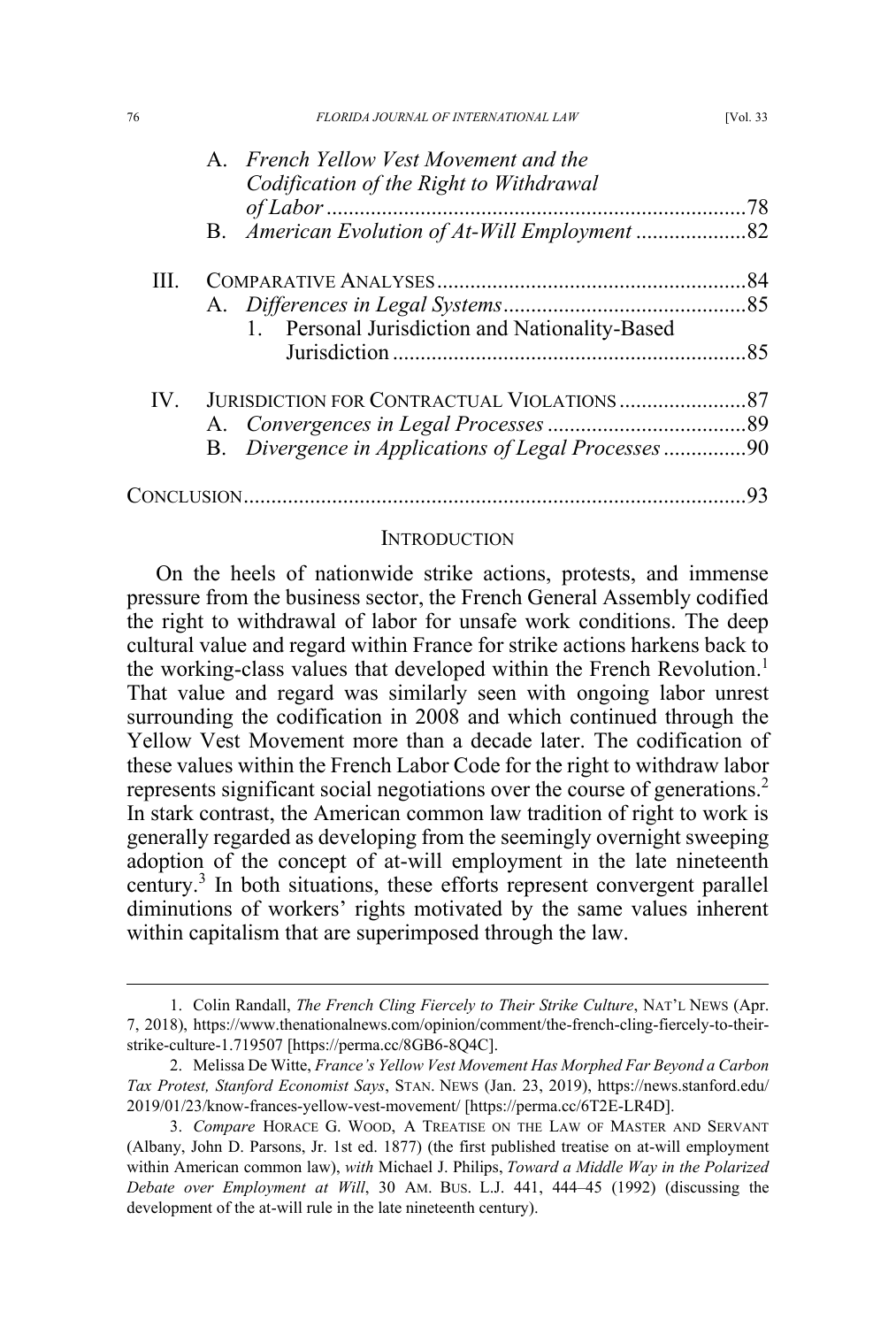#### I. OVERVIEW

This Article explores in Section II the apropos modern historical developments of both the codification of the right to withdrawal of labor in France as a civil code jurisdiction and the evolution of at-will employment in the American common law tradition. Relying on primary and secondary sources for both systems, historical materialism demonstrates a clear superimposition of capitalist values through law as a continuing modern trend. While the French model is designed to decrease the pressure for strike actions by workers, it also serves as a protection for workers as compared to the American model, which exists merely as a tool to remove workplace protections by substantially altering the terms and conditions of employment.

Next, this Article analyzes in Section III the comparative difference and similarities in both jurisdictions. Both the right to withdrawal of labor and the evolution of at-will employment are simultaneously divergent and convergent in terms of core shared values and the peripheral aspect of laws setting norms. The hyper oscillation of these values becomes evident through the differences in both countries by the treatment of personal jurisdiction and contractual violations, as discussed in Section III.A. Additionally, both jurisdictions have converging legal processes reflected by European Council Regulations and the Federal Rules of Civil Procedure, as analyzed in Section III.A. However, there is a stark divergence in applying these processes, evident through compensation for injuries on the job, unification and stratification of the administrative state, minimum wage laws, and maximum hours. This Article concludes by asserting that repeatedly within this analysis the values superimposed by law in both jurisdictions represent a divergence in the application of the law between the two countries and a convergence in the applied value of the economics of a cryptotype supporting capitalism.

## II. MODERN HISTORICAL DEVELOPMENTS

Centering historical materialism provides the deepest understanding of the social contexts surrounding the codification and implementation of the French right to withdrawal of labor and the American concept of atwill employment evolving into the right to work. Historical materialism searches for how societies engage in decision making based off their material, economic, and social needs. In Section II.A below, the codification in France is discussed in detail. While Section II.B further explores the American evolution of at-will employment and the common modern conflation with the right to work. Historical materialism demonstrates a clear superimposition of capitalistic values through law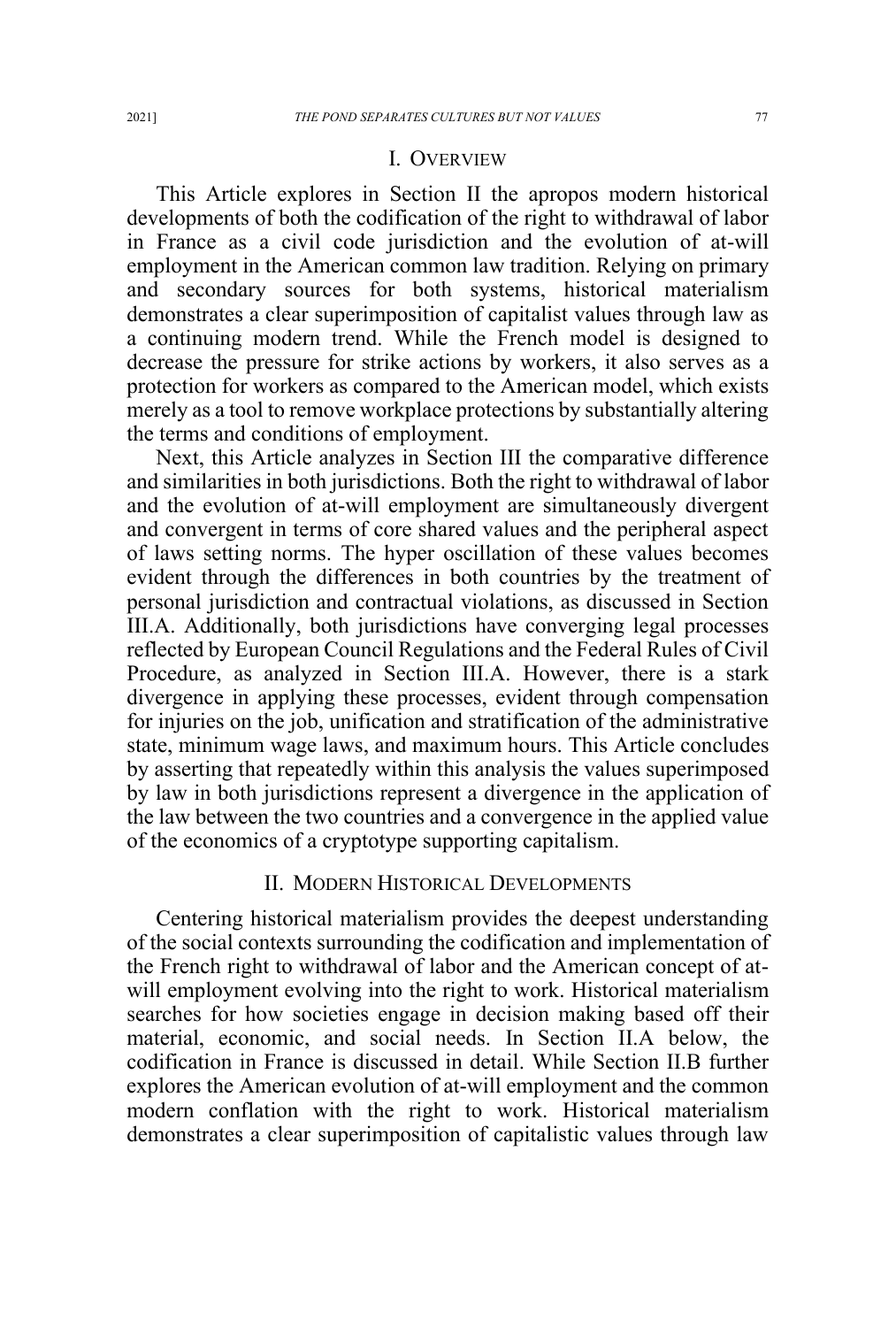as a growing western trend, $4$  raising the comparative presumption of similarity.<sup>5</sup> Within France, the general social distrust of judges<sup>6</sup> leads to hierarchical judicial subordination,<sup>7</sup> as reflected in the model of legislative supremacy; comparatively, in the American tradition, the Supreme Court is the final arbiter in interpreting the law—despite the common law ideal of coordinated judicial authority.<sup>8</sup>

# A. *French Yellow Vest Movement and the Codification of the Right to Withdrawal of Labor*

Like most powerful populist social protest movements, what began with a spark quickly ignited into a raging fire of social discontent during the Yellow Vest Movement. Since 2008, French motor vehicle drivers have been required to keep a high-visibility yellow vest, or *gilete juane*, in their vehicles for safety related matters in case of breakdown on the roadside or similar situations where a motorist might need to be visible to others.<sup>9</sup> In 2018, the vest itself became a symbol of protest and social redress of working-class issues related to business interests within French culture.

As President Macron and the French General Assembly sought to impose carbon taxes that would increase fuel prices in November of 2018, the French public took to the streets to protest. "We are in a state of insurrection, I've never seen anything like it," said Jeanne d'Hauteserre, the Mayor of Paris's 8th District.<sup>10</sup> The protests, similar to the Occupy Movement in America, rapidly became a clearinghouse of social unrest for a variety of issues. In response to the nationwide unrest, President Macron conceded by not implementing the fuel tax for consumers, raising the minimum wage, and even lowering other taxes.<sup>11</sup>

These concessions however were representative of over a decade's worth of labor unrest and social negotiations within France regarding

<sup>4.</sup> JOHN HENRY MERRYMAN ET AL., COMPARATIVE LAW: HISTORICAL DEVELOPMENT OF THE CIVIL LAW TRADITION IN EUROPE, LATIN AMERICA, AND EAST ASIA 33–34 (2010).

<sup>5.</sup> KONRAD ZWEIGERT & HEIN KÖTZ, AN INTRODUCTION TO COMPARATIVE LAW 39 (Tony Weir trans., 3d ed. 1998).

<sup>6.</sup> At the threshold it should be noted that even within prized French fictional literature such as the 1833 famed account of *Notre-Dame de Paris*, or the Hunchback of Notre Dame in the English version, the antagonist Claude Frollo was a judge and archdeacon of Notre Dame.

<sup>7.</sup> Inga Markovits, *Playing the Opposites Game: On Mirjan Damaška's* The Faces of Justice and State Authority, 41 STAN. L. REV. 1313, 1316 (1989).

<sup>8.</sup> *Id.*; c*f.* MIRJAN R. DAMAŠKA, THE FACES OF JUSTICE AND STATE AUTHORITY 50 (1986).

<sup>9.</sup> Vanessa Friedman, *The Power of the Yellow Vest*, N.Y. TIMES (Dec. 4, 2018), https://www.nytimes.com/2018/12/04/fashion/yellow-vests-france-protest-fashion.html [https:// perma.cc/8BNG-94DV].

<sup>10.</sup> *The 'Yellow Vest' Movement Explained*, AL JAZEERA (Dec. 4, 2018), https://www.aljazeera.com/news/2018/12/4/the-yellow-vest-movement-explained [https://perma .cc/H7G7-8LD6].

<sup>11.</sup> De Witte, *supra* note 2.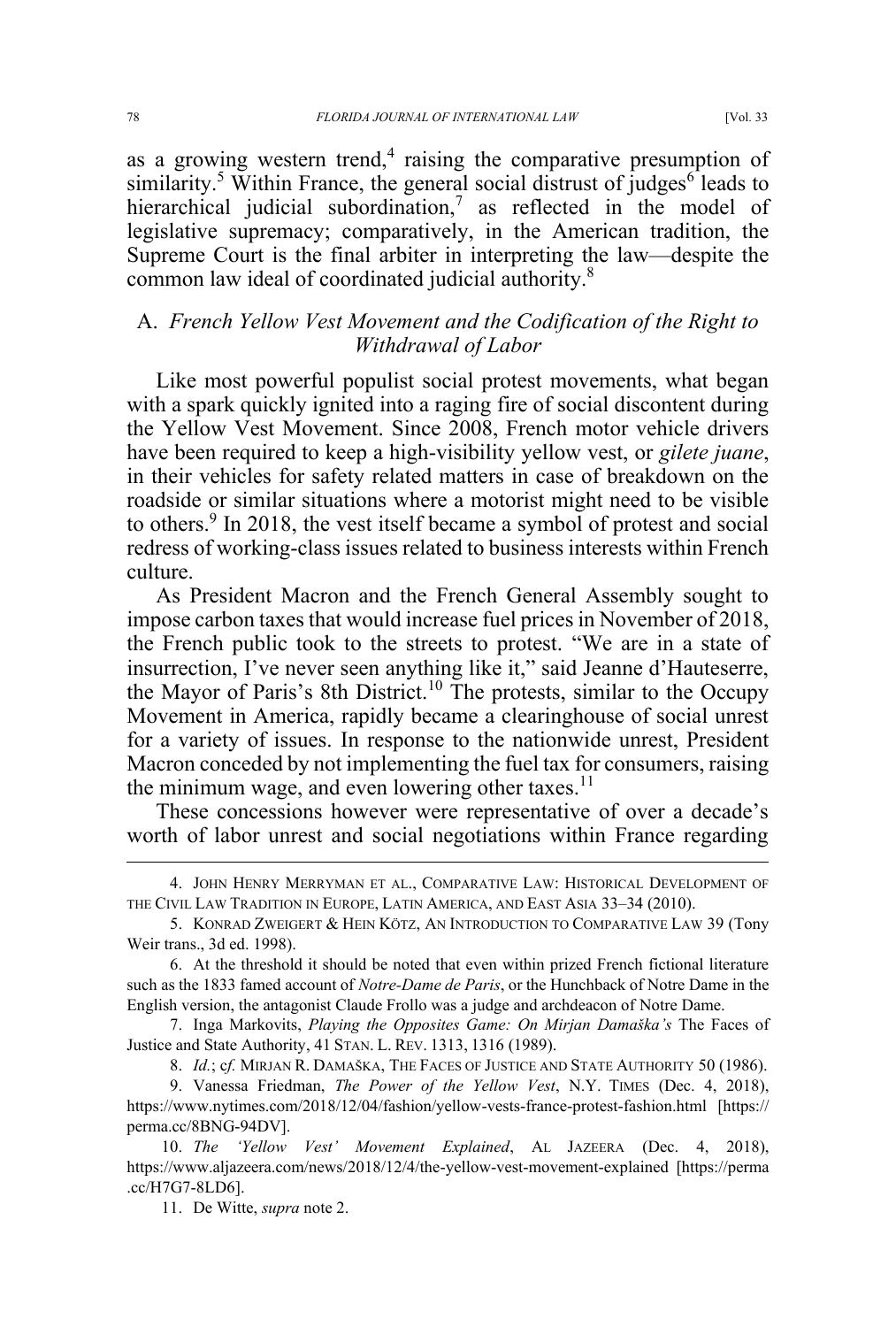modern labor policy reforms and generations worth of working-class struggles. In 2007, the General Assembly promulgated Article L4131-1 of the French Labor Code which states that "[t]he worker shall immediately alert the employer to any work situation that he has reasonable grounds to believe presents a serious and imminent danger to his life or health and to any defect he finds in the protection systems."<sup>12</sup>

Enactment of the article in 2007 followed on the heels of strike actions across France similar to the Yellow Vest Movement. In the lead up to the adoption and codification of the right to withdrawal of labor, French workers took to the streets to protest the restrictions within previous proposals.<sup>13</sup> In 2008, the current law went into force through the legislative codification of Order 2007-329 in the Official Journal of the French Republic.<sup>14</sup> The law aimed to decrease the pressure on employers from strike actions by allowing workers the opportunity to withdraw from unsafe working conditions. The public law was negotiated in the public forum and achieved balance between the interests of employers and French organized labor. In Section III, this tension between business interests and workers will be further analyzed regarding differences in each system for contractual violations, as well as discussing divergences in application in each system.

Labor unrest came to the forefront again a decade later in these social negotiations when tragedy struck the French rail system and the right to withdrawal of labor within France came to the forefront of social negotiations during the Yellow Vest Movement.<sup>15</sup> As an important aside, French legal culture itself went through an entire codification movement in the nineteenth century while the common law is regarded in many respects as having codiphobia.<sup>16</sup> Similarly, the *Confédération Générale du Travail* (CGT), or the labor organization representing train operators

<sup>12.</sup> CODE DU TRAVAIL [LABOR CODE] art. L4131-1 (Fr.).

<sup>13.</sup> Elaine Sciolino, *France Drops Labor Law That Led to Protests*, N.Y. TIMES (Apr. 10, 2006), https://www.nytimes.com/2006/04/10/world/france-drops-labor-law-that-led-to-protests. html [https://perma.cc/3MZN-K82Y].

<sup>14.</sup> Ordinance to Labor Code, Ordonnance No. 2007-329 (2007) (Fr.).

<sup>15.</sup> *Compare* Jake Cigainero, *Who Are France's Yellow Vest Protestors, and What Do They Want?*, NPR (Dec. 3, 2018), https://www.npr.org/2018/12/03/672862353/who-are-francesyellow-vest-protesters-and-what-do-they-want [https://perma.cc/HR4C-2FU2], *and* Alissa J. Rubin, *Hundreds of Thousands in France Protest Taxes by Blocking Roads*, N.Y. Times (Nov. 17, 2018), https://www.nytimes.com/2018/11/17/world/europe/french-drivers-protest-fuel-taxes .html [https://perma.cc/86GM-NLYL], *with* QUENTIN RAVELLI, FUEL FEUD. THE POLITICAL ECONOMY OF THE YELLOW VEST 13 (The Political Economy of Social Movements Working Paper, In press. 2021), https://hal.archives-ouvertes.fr/hal-03101145/document [https://perma.cc/P2XX-LFJG] (demonstrating the buildup of labor unrest within the Yellow Vest Movement from 2018 through the invocation of the right to withdraw labor in 2019).

<sup>16.</sup> Aniceto Masferrer, *French Codification and "Codiphobia" in Common Law Traditions*, 34 TUL. EUR. & CIV. L.F. 1, 8 (2019).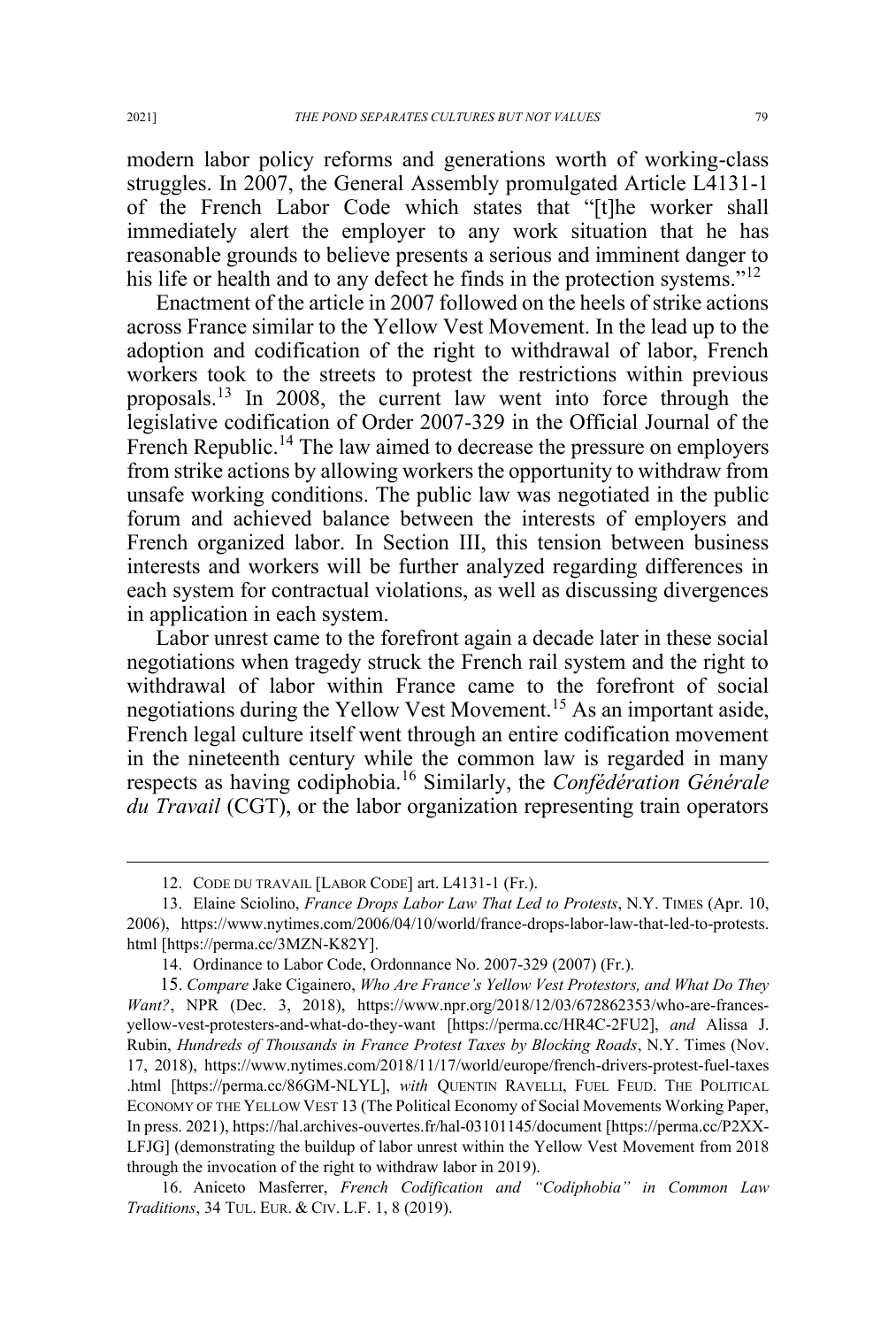within France, itself has a storied background within the French socialist movement at the turn of the twentieth century.<sup>17</sup>

Here, these two culturally significant aspects of French culture were on a collision course. Author Anne-Laure Peries summarized:

Between the 18th and the 21st of October 2019, following an accident between a regional train and a truck at a level crossing in the North of France, French train drivers (between 700 drivers, according to the SNCF management, and 17,000 drivers, according to the CGT union) refused to keep working since they considered themselves in danger.<sup>18</sup>

This accident brought Article L 4131-1, or the right to withdrawal of labor, into the scope of the Yellow Vest Movement because of the continuing labor unrest with regard to law's favoring the economic interests inherent within capitalism.<sup>19</sup> Peries continued:

The collision on October 16, 2019, had cut all the alerting equipment, forcing the slightly injured driver, to walk around one kilometer along the railway line, in order to raise the alarm, leaving behind seventy passengers alone in the train. The drivers and later the CGT union representatives complained that, unlike in earlier times, the regional train did not have a ticket inspector on board. They argued therefore that train drivers were in danger and the drivers interrupted their work, even in trains which did have a ticket inspector on board (such as high-speed trains). $20$ 

The train collision led to three labor unions, including the CGT, for the French National Railway Company or the *Société nationale des chemins de fer français* (SNCF), to declare a strike in December 2019.<sup>21</sup> The significance of the ticket inspectors became a major flashpoint between organized labor and the French government because of the duty of each worker to alert the employer to the withdrawal of labor prior to

<sup>17.</sup> *See* JOINT LEGIS. COMM. INVESTIGATING SEDITIOUS ACTIVITIES, N.Y. STATE SENATE, REVOLUTIONARY RADICALISM: ITS HISTORY, PURPOSE AND TACTICS 99–106 (1920) [hereinafter REVOLUTIONARY RADICALISM] (discussing the expansive history between the socialist movement and CGT in France).

<sup>18.</sup> Anne-Laure Peries, *France – Withdrawal from a Work Situation Versus the Right to Strike*, LEXOLOGY (Nov. 8, 2019), https://www.lexology.com/library/detail.aspx?g=d6815eab-9211-46f5-8610-96d6948f025a [https://perma.cc/Q9SJ-MPLT].

<sup>19.</sup> Caroline Haskins, *The Paris 'Yellow Vest' Protest Shows the Flaws of Capitalism*, VICE (Dec. 14, 2019), https://www.vice.com/en/article/nepkpw/the-paris-yellow-vest-protests-showthe-flaws-of-capitalism [https://perma.cc/DA45-X5G3].

<sup>20.</sup> *Id.*

<sup>21.</sup> Angelique Chrisafis, *France Grinds to Halt in the Biggest Strikes of Macron's Presidency*, GUARDIAN (Dec. 5, 2019), https://www.theguardian.com/world/2019/dec/05/francebraces-for-biggest-strike-of-emmanuel-macron-presidency [https://perma.cc/L97T-B4QF].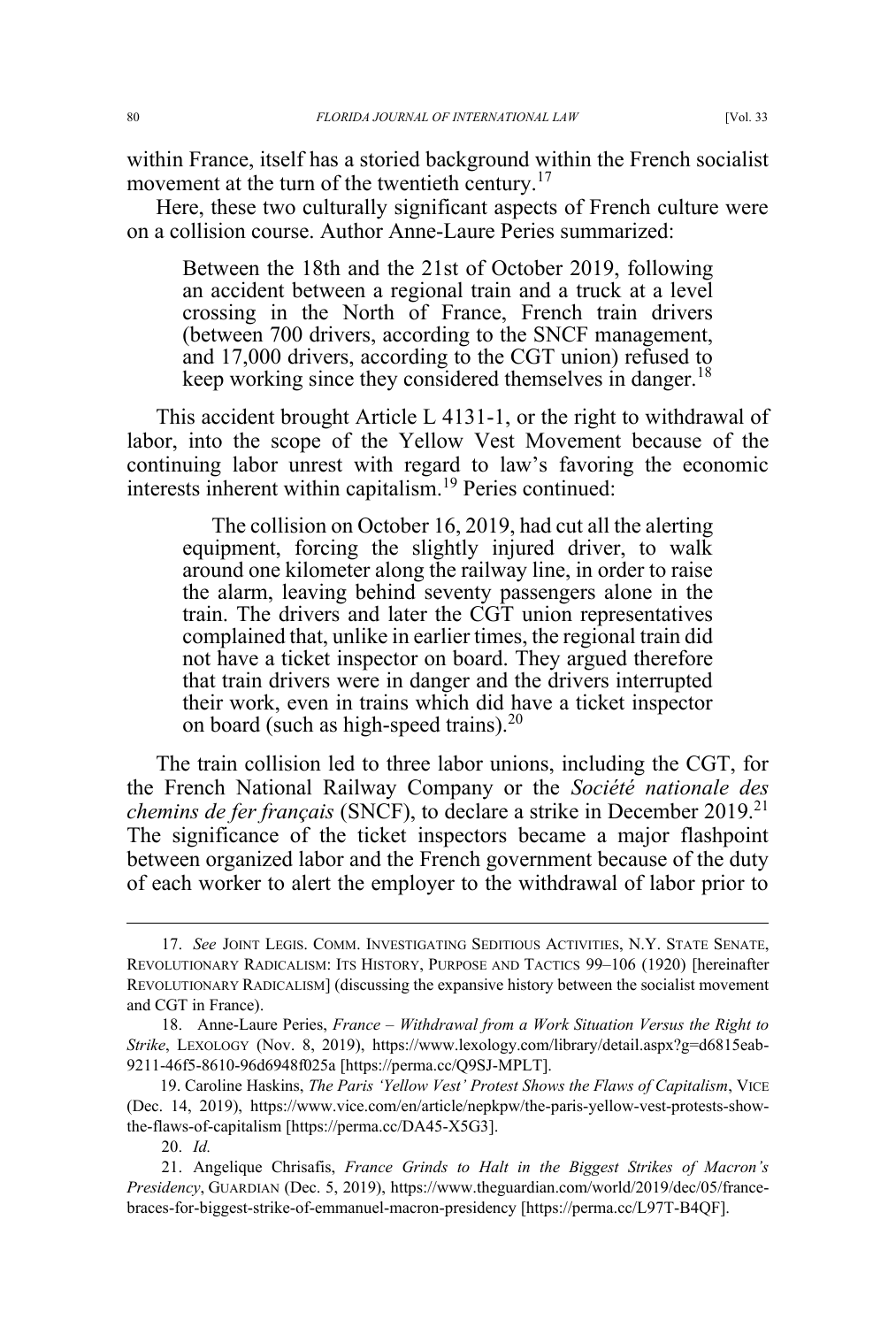entering unsafe working conditions. The duty to alert the employer to unsafe conditions will be further discussed in Section III discussing convergences in legal processes.

French labor organizations quickly mobilized to protest further social reforms proposed by President Macron during the Yellow Vest Movement. Citing issues with pension reforms:

French rail workers, air-traffic controllers, teachers, and public sector staff staged walkouts and took to the streets against proposed changes to the pension system. Rail services almost ground to a halt, with eighty-two percent of drivers on strike and at least ninety percent of regional trains cancelled, amid fears that the open-ended transport disruption could continue for days. In Paris, eleven out of the sixteen metro lines were shut, forcing commuters to scramble to hire bikes and scooters. $^{22}$ 

The French government critiqued the strike actions as "wild strikes,"<sup>23</sup> similar to the American characterization of unmeritorious strikes under the National Labor Relations Act as wild cat strikes.<sup>24</sup> Historically, the socialist aims of CGT have not been to overthrow government but to make it "evolve towards that time when it will meet the requirements of industrial democracy."<sup>25</sup> Modernly, these pressure tactics on employers and government in France have been met with increased concerns over the impact on business interests. Peries' analysis concluded:

[T]his type of accident cannot justify a right of withdrawal for all the other drivers who operate a train without a ticket inspector. The absence of an inspector cannot be considered as a serious and imminent danger. The exercising of a right of withdrawal is even more debatable for those drivers who operate a train with a ticket inspector. The analysis could have been different if a fault in the security systems had been identified for each driver who stopped working.<sup>26</sup>

<sup>22.</sup> *Id*.

<sup>23.</sup> Peries, *supra* note 18 (referring to the characterization of wildcat strikes or unauthorized withdrawals of labor, similar to NLRA, § 7, as unmeritorious and unlawful strike actions).

<sup>24.</sup> Morrison Handsaker & Marjorie L. Handsaker, *Remedies and Penalties for Wildcat Strikes: How Arbitrators and Federal Courts Have Ruled*, 22 CATH. U. L. REV. 279, 279 (1973).

<sup>25.</sup> REVOLUTIONARY RADICALISM, *supra* note 17, at 106.

<sup>26.</sup> Peries, *supra* note 18.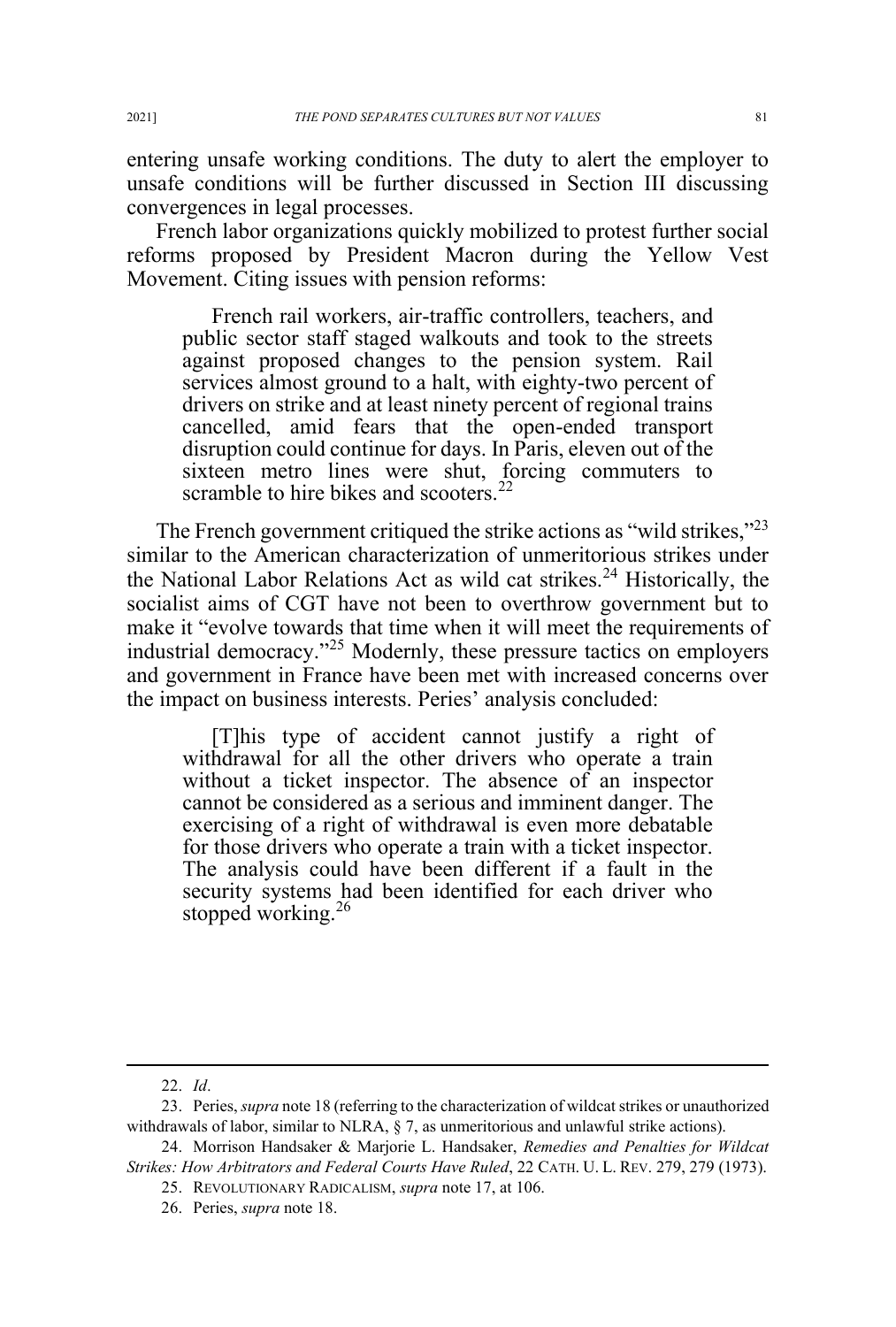Peries' view is indicative of that across the business sector, in parts of government, in mainstream journalism, and even within a large part of French culture at the time.<sup>27</sup>

Peries' view represents an overarching value inherent in capitalism that places restrictions on workers' ability to implement pressure tactics on employers through strike actions in favor of business interests. Despite this, the basic concept of an employee or subordinate is vastly different in France as compared to America, which will be discussed in turn in the next Section elaborating on the evolution of at-will employment within America toward the modern judicially imposed national fiat of "right to work."<sup>28</sup> Repeatedly one sees that in both jurisdictions business interests have a dominant presence.

#### B. *American Evolution of At-Will Employment*

The at-will employment rule has been rooted firmly in American common law since its widespread adoption at the end of the nineteenth century.<sup>29</sup> Some scholars suggest its almost overnight adoption was rooted in the advancement of capitalism.<sup>30</sup> Others disagree with that dialectal analysis and have tactfully delineated its operation during colonial times, while still agreeing that its more widespread adoption by the judiciary was because of the economic conditions of post-colonial America.<sup>31</sup> Despite those nuances between law and economics, legal academia has come to the consensus that Horace Wood's 1878 treatise delineating the rule of at-will employment greatly influenced the concept of an employee in America, towards its brief constitutional canonization during the *Lochner* era.<sup>32</sup>

New Deal legislation, such as the National Labor Relations Act (NLRA), attempted to level the playing field between workers and employers by making terms and conditions of employment collectively

<sup>27.</sup> *French Railway Strikes Cause Misery for Passengers*, NAT'L NEWS (Apr. 3, 2018), https://www.thenationalnews.com/world/europe/french-railway-strikes-cause-misery-for-pass engers-1.718472 [https://perma.cc/35ZN-RQCD].

<sup>28.</sup> Thomas D. Aaron Wazlavek, *Defending Exclusive Representation: Tyranny of the Minority in the Workplace for Educators Poses Special Risks to Charter School Teachers*, SSRN (July 24, 2020), https://ssrn.com/abstract=3786361 [https://perma.cc/ZVN5-P7KL] (discussing the nationally imposed judicial fiat of right to work in America post Janus v. American Federation of State, County, and Municipal Employees, Council 31, 138 S. Ct. 2448 (2018)).

<sup>29.</sup> *See* WOOD, *supra* note 3, at 134, 272.

<sup>30.</sup> Jay Feinman, *The Development of the Employment at Will Rule*, 20 AM.J. LEGAL HIST. 118, 127 (1976) (portion discussing the development of the rule as favoring middle-level managers in the late nineteenth century, motivated by the developing capitalist economy).

<sup>31.</sup> Deborah A. Ballam, *The Development of the Employment at Will Rule Revisited: A Challenge to its Origins as Based in the Development of Advanced Capitalism*, 13 HOFSTRA LAB. & EMP. L.J. 75, 105 (1995).

<sup>32.</sup> Andrew P. Morriss, *Exploding Myths: An Empirical and Economic Reassessment of the Rise of Employment At-Will*, 59 MO. L. REV. 679, 688 (1994).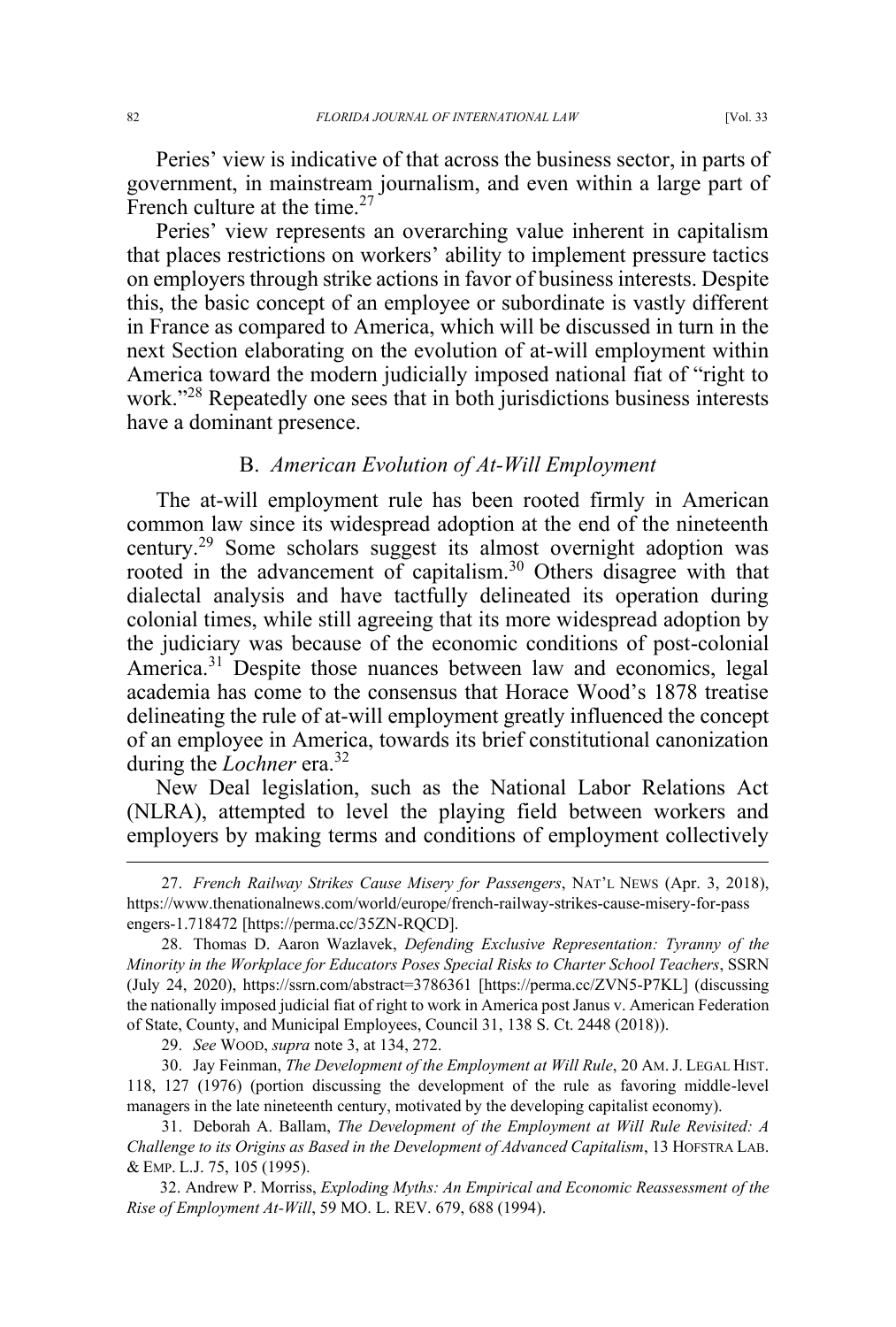negotiable for organized groups, including causes for termination, on one hand.<sup>33</sup> On the other hand, the French Labor Code, which presumes all forms of employment to be based on a binding contract,  $34$  creates an obligation by the employer to inform workers of the conditions applicable to the contract or employment relationship,<sup>35</sup> and further requires the employer to provide a written statement containing all specified terms and conditions.<sup>36</sup>

As segregation came into the forefront of the American psyche, so too did the superimposition of the concept of right to work.<sup>37</sup> With at-will employment already firmly cemented by the judiciary, the next push was for the removal of the protections of the NLRA *vis-à-vis* legislation and advocacy designed to pit members of the working class against each other based on their race.<sup>38</sup> The repeated attempts to nationalize right to work through legislation over decades have consistently failed, but the end goal of the concept was imposed by judicial fiat in *Janus* by attacking the entities formed by workers.

These entities formed by workers in America are the only effective concertedly pooled resource that consistently challenge discrimination in the workplace under subsequent legislation, such as Title VII of the Civil Rights Act of 1964. A point of divergence exists within the core of shared values in both jurisdictions disfavoring discrimination, as reflected by the gravity of the nature of the offense within the law. In France, discrimination is strictly barred within the Labor Code for employment contexts,<sup>39</sup> and separately is a much broader misdemeanor within the

38. *See generally* International Alliance of Theatrical Stage Employees (@IATSE), TWITTER (Jan. 21, 2021, 8:27 PM), https://twitter.com/iatse/status/1352427628515516416?s=21 [https://perma.cc/7MXK-JW46] (quoting Vance Muse).

39. CODE DU TRAVAIL [LABOR CODE] art. L1132-1 (Fr.).

<sup>33.</sup> Richard F. Watt, *The New Deal Court, Organized Labor, and the Taft-Hartley Act*, 7 LAW. GUILD REV. 193, 204 (1947).

<sup>34.</sup> 1 BERND WAAS & GUUS HEEMA VAN VOSS, RESTATEMENT OF LABOUR LAW IN EUROPE: THE CONCEPT OF EMPLOYEE 200 (2017) (discussing employment relationships).

<sup>35.</sup> *Id*. at 525–26 (discussing employer notification obligations through Council Directive 91/533/EEC, art. 2, 1991 O.J. (L 288) 32 (EC)).

<sup>36.</sup> CODE DU TRAVAIL [LABOR CODE] art. L1221-3 (Fr.).

<sup>37.</sup> *Compare* Berry Craig, *Right to Work Founder Was a Klan Fan*, AFL-CIO (Aug. 22, 2017), https://aflcio.org/2017/8/22/right-work-founder-was-klan-fan [https://perma.cc/DD8A-Q36D] (discussing the origins of right-to-work under Jim Crow laws), *with* Olivia Paschal, *The PRO Act Would Undo Decades of Southern Anti-Union Laws Rooted in Racism*, FACING SOUTH (Mar. 11, 2021), https://www.facingsouth.org/2021/03/pro-act-would-undo-decades-southernanti-union-laws-rooted-racism [https://perma.cc/6PX9-LE4N] (detailing the background of right to work legislation and its codification within states as a product of racial discrimination stemming largely not from business interests but anti-segregation, and how the current PRO Act would address this systemic failure).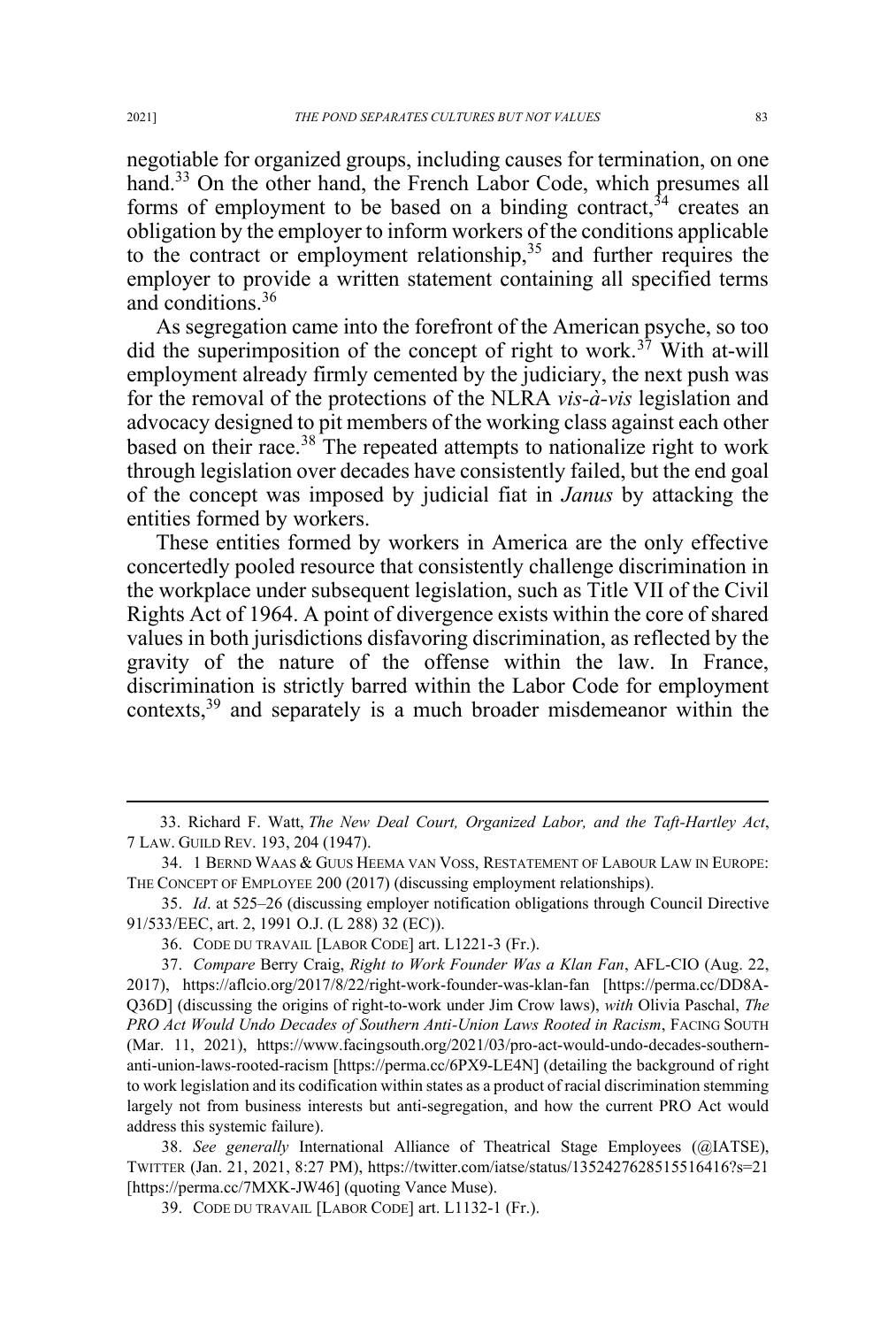Penal Code punishable by a maximum of three years imprisonment and up to €45,000.<sup>40</sup>

Both jurisdictions represent the superimposition of the values inherent in capitalism through law as a continuing modern western trend. In France, the right to withdrawal of labor simultaneously decreases the pressure on business interests from strike tactics, while serving as a socially negotiated protection for workers on the job. In America, the evolution of at-will employment towards right to work imposition by judicial fiat in *Janus* has functioned as a tool to remove workplace protections. These similarities in strongly favoring business interests illustrate this modern western trend favoring capitalism.

What started in America as an attempt to modernize the concept of the employment relationship by the rapid widespread implementation of the at-will employment rule transformed into twenty-first century ongoing trench warfare over racism. Legislation criminalizing discrimination in its many forms still has yet to take hold in many American jurisdictions, leaving communities in peril and their workers subject to the predatory tendencies of capitalism to encourage a race to the bottom. While France and America both diverge and converge in core shared values and the peripheral aspect of laws setting norms, despite France's abundance of safeguards for workers, its policymakers are similarly too easily influenced by economic interests that converge with core shared values favoring capitalism.

## III. COMPARATIVE ANALYSES

The right to withdraw labor in France and the evolution of at-will employment into the modern nationwide judicial imposition of right to work in America simultaneously diverge and converge in core shared values and the peripheral aspect of laws setting norms. These divergences and convergences become clearer through the differences in both jurisdictions by treatment of personal jurisdiction and contractual violations. Further, both the French Civil Code and the American common law have convergent legal processes but diverge in legal applications. Damaška cautioned comparativists not to fall for superficial similarities.<sup>41</sup> Sacco encouraged scholars to find formants, such as those contained in declamatory statements within constitutions and codes, and for the reasons learned individuals give to reach legal conclusions.<sup>42</sup> The treatment of issues between the civil code and common law reveals a strong cryptotype favoring business interests in both countries.

<sup>40.</sup> CODE PÉNAL [PENAL CODE] art. 225-2 (Fr.).

<sup>41.</sup> DAMAŠKA, *supra* note 8, at 1.

<sup>42.</sup> Rodolfo Sacco, *Legal Formants: A Dynamic Approach to Comparative Law*, 39 AM. J. COMPAR. L. 1, 31–34 (1991).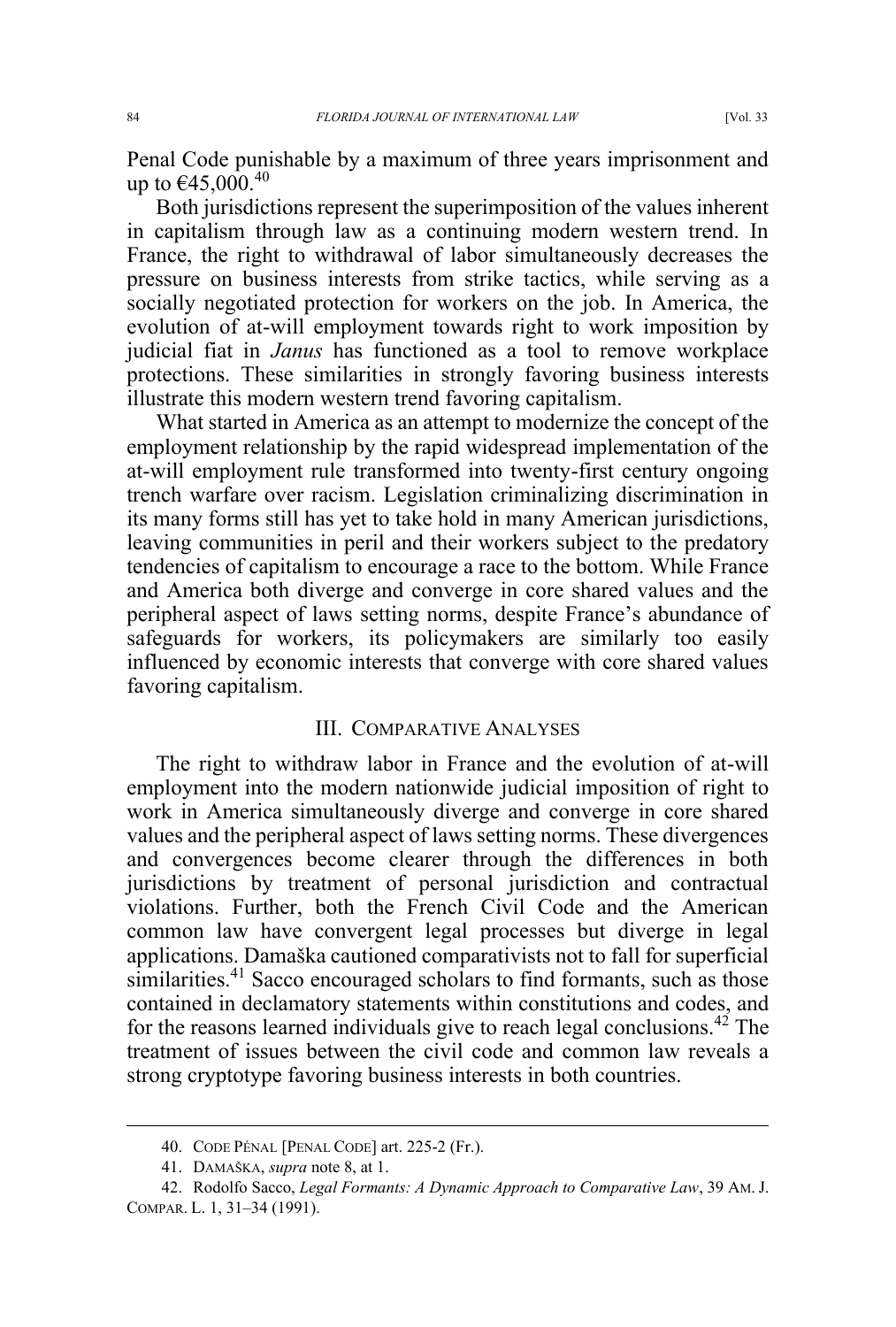## A. *Differences in Legal Systems*

The American common law concept of personal jurisdiction struggles with where a cause of action should lie based on delineated constitutional principles of minimum contacts and reasonable notions of fair play and substantial justice. However, the French Civil Code makes personal jurisdiction much less complicated for French nationals but remarkably leaves millions of foreign workers with a higher barrier for access to justice as plaintiffs.

#### 1. Personal Jurisdiction and Nationality-Based Jurisdiction

Consent generally within both countries is a core shared value but is treated much differently when it comes to personal jurisdiction. Physical presence of the defendant is a peripheral shared value derivatively demonstrating consent to the jurisdiction, and it too is treated differently in each system.

Article 14 of the French Civil Code enables a French plaintiff to bring an action against anyone in French courts based on the plaintiff's French nationality, without regard to whether the defendants or the dispute has any connection to France.<sup>43</sup> The Brussels Convention established wide enforcement of multinational judgments, $44$  which continues to this day. $45$ 

This simplicity in commencing an action for French plaintiffs, especially French citizens, represents a divergence of core shared values with the American common law by establishing personal jurisdiction through consent. It further represents a divergence at the periphery of the actual physical presence of the defendant in the forum state. These stark differences significantly impact the resolution of disputes in each system, rendering recovery simpler for French plaintiffs.

In a rather complicated fashion, the American common law system struggles with balancing reasonableness factors,<sup>46</sup> contact with the forum state and establishing presence within the jurisdiction, $47$  notions of fair

<sup>43.</sup> Henry P. deVries & Andreas F. Lowenfeld, *Jurisdiction in Personal Actions—A Comparison of Civil Law Views*, 44 IOWA L. REV. 306, 317 (1959).

<sup>44.</sup> *See* Consolidated Version of the 1968 Brussels Convention on Jurisdiction and the Enforcement of Judgments in Civil and Commercial Matters arts. 25–49, 55, Sept. 27, 1968, 1998 O.J. (C 27) 1 [hereinafter Brussels Convention]; *see also* Brussels Convention, *supra*, art. 3.

<sup>45.</sup> Council Regulation 1215/2012, 2012 O.J. (L 351) 1 (EU).

<sup>46.</sup> World-Wide Volkswagen Corp. v. Woodson, 444 U.S. 286, 292–93 (1980) (citing reasonableness factors relevant to personal jurisdiction and resolving the question of transient jurisdiction within forum states); Asahi Metal Indus. Co. v. Super. Ct, 480 U.S. 102, 113–14 (1987) (upholding the *World-Wide* reasonableness factors).

<sup>47.</sup> Calder v. Jones, 465 U.S. 783, 790 (1984) (intentionality of publisher's acts into forum state satisfied minimum contacts); *see also* Burger King Corp. v. Rudzewicz, 471 U.S. 462, 474 (1985) (quoting Int'l Shoe Co. v. Washington, 326 U.S. 310, 316 (1945)) (reiterating that the "constitutional touchstone" comports with purposeful availment).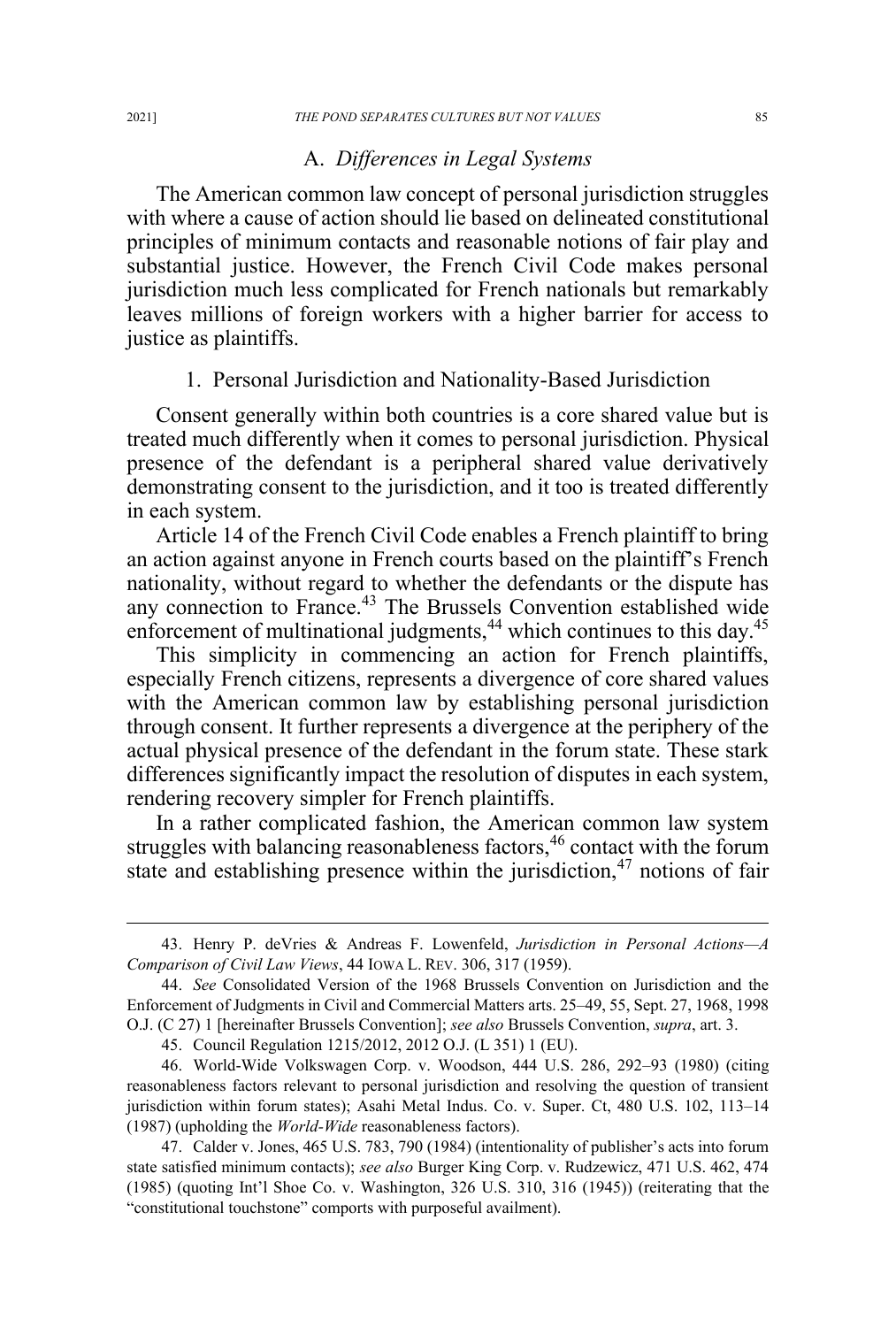play,48 and substantial justice.<sup>49</sup> By applying those rules to foreign defendants and foreign law, the mechanical unwieldiness within decision making becomes even clearer.<sup>50</sup>

These significant differences present challenges to plaintiffs in the treatment of American common law claims that French plaintiffs do not endure. The dispositive nature of personal jurisdiction for foreign defendants in America indeed leaves many plaintiffs in a procedural abyss, having to appeal interpretative issues before the highest court to see resolution of basic matters such as service of process before a suit can fully commence.<sup>51</sup> In France, service of process for example is simply reviewed by the court at the threshold of filing as part of the initial proceedings. $52$ 

In the French Code, a change for this simple concept would require social negotiation and codification. The key difference here is that, while in both jurisdictions service of process is essential, this basic threshold for commencing suit often requires frequent reinterpretation within the common law which enables the gatekeeping function of decision making by the courts.<sup>53</sup> This gatekeeping function by the Supreme Court does not encourage equal justice under law but is instead a systemic restriction for access to justice because it grants a *de facto* advantage to repeat players over lay litigants. Further, it encourages a clogged docket due to the reliance on reinterpretation and delays the administration of justice.<sup>54</sup> The only real social advantage here becomes one to the legal profession itself—demand for repeat players through a monopsony. Perhaps, as some have suggested, changes in the common law's discourse serves only to increase the power of courts themselves.<sup>55</sup>

<sup>48.</sup> Pennoyer v. Neff, 95 U.S. 714, 736–37 (1877) (rejecting notorious publication due to lack of personal service in former test for minimum contacts with forum jurisdiction out of concerns for fair play).

<sup>49.</sup> *Int'l Shoe Co.*, 326 U.S. at 316 (clarifying the notions of fair play and substantial justice).

<sup>50.</sup> *See* G & G Prods. L.L.C. v. Rusic, 902 F.3d 940, 948 (9th Cir. 2018).

<sup>51.</sup> Krupski v. Costa Crociere, 560 U.S. 538, 548 (2010).

<sup>52.</sup> Anke Sprengel, *France: Enforcement of Foreign Judgments Comparative Guide*, MONDAQ (Jan. 20, 2020), https://www.mondaq.com/france/litigation-mediation-arbitration/ 855058/enforcement-of-foreign-judgments-comparative-guide [https://perma.cc/G993-HZKH].

<sup>53.</sup> Simona Grossi, *Personal Jurisdiction: A Doctrinal Labyrinth with No Exit*, 47 AKRON L. REV. 617, 639 (2014) (discussing the gate keeping role of the Court through personal jurisdiction).

<sup>54.</sup> Stephen N. Subrin, *How Equity Conquered Common Law: The Federal Rules of Civil Procedure In Historical Perspective*, 135 U. PA. L. REV. 909, 985–91 (1987) (discussing gate keeping and justiciability barriers, natural advantages of repeat players in dispute resolution, and the resulting delayed administration of justice from an overreliance on judicial interpretation).

<sup>55.</sup> M. Todd Henderson, *From* Seriatim *to Consensus and Back Again: A Theory of Dissent* 37–44 (U. Chi. L. & Econ. Olin Working Paper No. 363, 2008) https://ssrn.com/abstract=1019074 [https://perma.cc/Z6ZU-5GYP].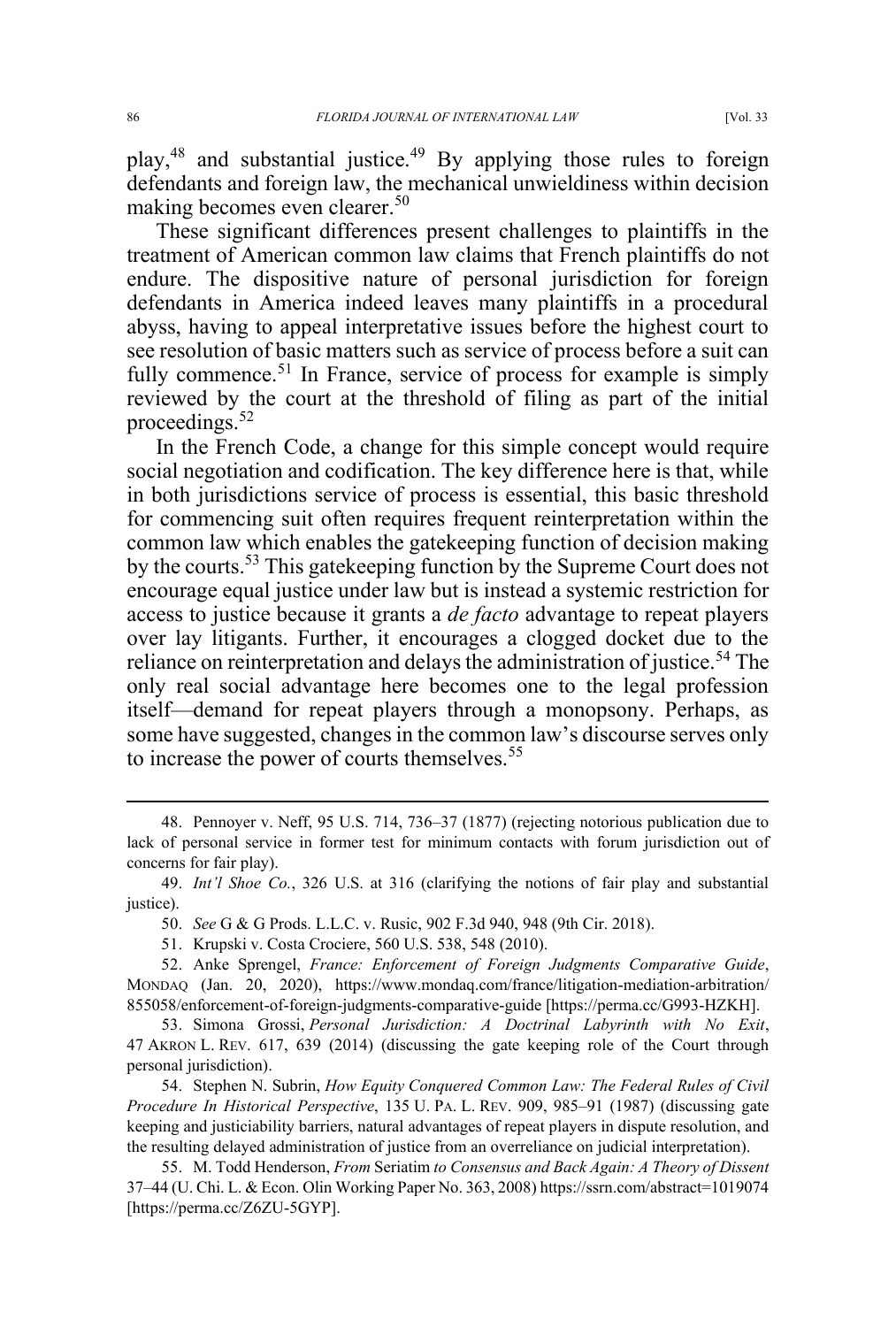Restricted access to justice and barriers to dispute resolution over matters such as personal jurisdiction in the American common law tradition represent a gatekeeping function for the law by the Supreme Court, not an effective resolution of claims. It follows then that in the French civil system where workers can hale into court any potential defendant for compensation, there would be a balancing of business interests and equity for workers such as within the codification of the right to withdrawal of labor.

# IV. JURISDICTION FOR CONTRACTUAL VIOLATIONS

The codification of the right to withdraw labor sought to decrease the pressure of strike actions as a form of a public law negotiated in the public forum between the interests of employers and French organized labor. This concept of social negotiation towards codification accords with classical French philosophers, such as Rousseau, who advocated for the social contract theory.<sup>56</sup> Comparatively, in America, our concept of social negotiations necessarily depends on the gatekeeping functions of representatives within a republic—the very concept of indirect democracy that Rousseau despised almost as much as aristrocrats and monarchs.<sup>57</sup>

The republican form of government addicted to judicial intervention in America even rears its unwieldy nature in jurisdiction for contractual violations.58 Surprisingly though, there is also a conscription of the wider latitude supranationally under the Brussels Convention Article 5(1), as amended by Article 4 of the 1989 Accession Convention. This Article sets out the supranational jurisdiction over member states that have optedin, and enables parties to sue and be sued in a similarly convergent fashion with the concept of minimum contacts:

[I]n matters relating to individual contracts of employment, this place is that where the employee habitually carries out his work, or if the employee does not habitually carry out his work in any one country, the employer may also be sued in the courts for the place where the business which engaged the employee was or is now situated<sup>59</sup>

<sup>56.</sup> JEAN-JACQUES ROUSSEAU, THE SOCIAL CONTRACT (Maurice Cranston trans., 1968); *see generally* Brian Duignan, *Jean-Jacques Rosseau*, BRITANNICA (June 28, 2021), https://www.britannica.com/biography/Jean-Jacques-Rousseau [https://perma.cc/Q7C7-MRTW].

<sup>57.</sup> *Id.* at chs. 3–7 (describing views towards hierarchical systems of government and presenting tension inherent within democracy and self-governance).

<sup>58.</sup> Burger King Corp. v. Rudzewicz, 471 U.S. 462, 473 (1985); Travelers Health Assn. v. Virginia, 339 U.S. 643, 647 (1950); *see also* McGee v. Int'l Life Ins. Co., 355 U.S. 220, 222–23 (1957).

<sup>59.</sup> Brussels Convention, *supra* note 44, art. 5.1.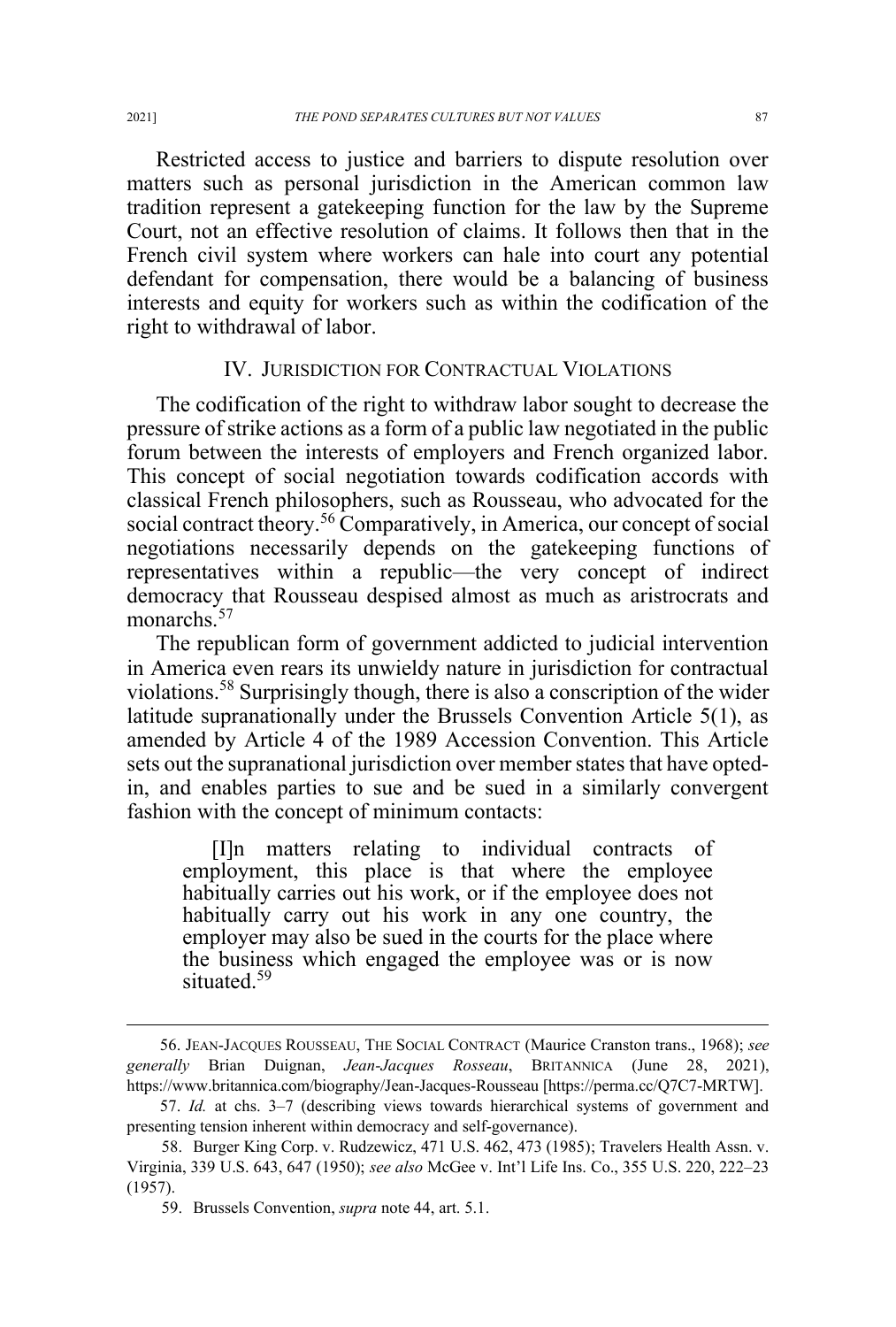Unsurprisingly though, French law does not yield here for employment contract violations under nationality-based jurisdiction.<sup>60</sup> Instead, it retains the characteristics of "exorbitant jurisdiction" that scholars within the American common law tradition thought should be restrained.<sup>61</sup> In turn, French nationals have choice of forum through the early holding by the Cour de Cassation that *actor sequitur forum rei* was legislatively intended to be undercut in favor of French citizenship.<sup>62</sup> Employment contract disputes then are treated as either falling under Article 5(1) of the Brussels Convention for non-citizens and citizens, or under Article 14 for citizens who wish to invoke nationality-based jurisdiction, with even the highest court hesitant to disturb exorbitant jurisdiction due to legislative supremacy.<sup>63</sup>

In contrast with the uniform treatment within the American common law, French workers who lack citizenship—such as migrants and international workers—fall outside the far reach of Article 14. Observably, these neoliberal capitalist notions that understate and placate the struggle for a basic class identity certainly are not the "apotheosis of rights"<sup>64</sup> but are superimposed by law. This is simultaneously a convergence with common law values of contact and consent by the operation of Article 5(1) of the Brussels Convention (as well as to some degree, nationalism), and a divergence with American common law principles through the wide grant of nationality-based jurisdiction under Article 14 of the French Civil Code.

Brussels Convention, art. 5, Sept. 27, 1968, O.J. (L 299) 32, accessed Mar. 18, 2020, https://curia.europa.eu/common/recdoc/convention/en/c-textes/brux-idx.htm [https://perma.cc/ LJZ8-YYP8].

<sup>60.</sup> Kevin M. Clermont & John R. B. Palmer, *French Article 14 Jurisdiction, Viewed from the United States*, CORNELL L. FAC. PUBL'NS (Sept. 8, 2004), http://scholarship.law.cornell.edu/ lsrp\_papers/13 [https://perma.cc/4FWV-PTAU].

<sup>61.</sup> Joseph Halpern, *"Exorbitant Jurisdiction" and the Brussels Convention: Toward a Theory of Restraint*, 9 YALE J. INT'L L. 369, 373 (1983).

<sup>62.</sup> Clermont & Palmer, *supra* note 60 (citing Ingelheim v. Fridberg, Cour de cassation [Cass.] [supreme court for judicial matters] req., Sept. 7, 1808, 2 S. Jur. I, 579 (Fr.)).

<sup>63.</sup> *Compare* Véronique Child & Eric Guillemet, *The Employment Law Review: France*, Deloitte (Mar. 18, 2021), https://thelawreviews.co.uk/title/the-employment-law-review/france (providing an overview of how employment dispute treatment generally occurs *sans* exorbitant jurisdiction), *and* Cour de cassation [Cass.] [supreme court for judicial matters] 2e civ., Dec. 5, 2018, Bull. civ. II, No. 17-19.935 (Fr.) (case avoiding addressing exorbitant jurisdiction squarely within an employment context due its intended 'internal' jurisdictional uses–i.e., extraterritorial reach for French plaintiffs), *with* Geert Van Calster, *No VAR needed here. French Supreme Court on choice of court ex-EU in employment contracts. X v AS Monaco*, GAVC LAW (Jan. 1, 2019), https://gavclaw.com/2019/01/28/no-var-needed-here-french-supreme-court-on-choice-of-courtex-eu-in-employment-contracts-x-v-as-monaco/ [https://perma.cc/3S TW-BX37] (explaining the underlying case while detailing the practical treatment of art. 14 being left untouched by the Court).

<sup>64.</sup> *See* DAMAŠKA, *supra* note 8, at 76–77.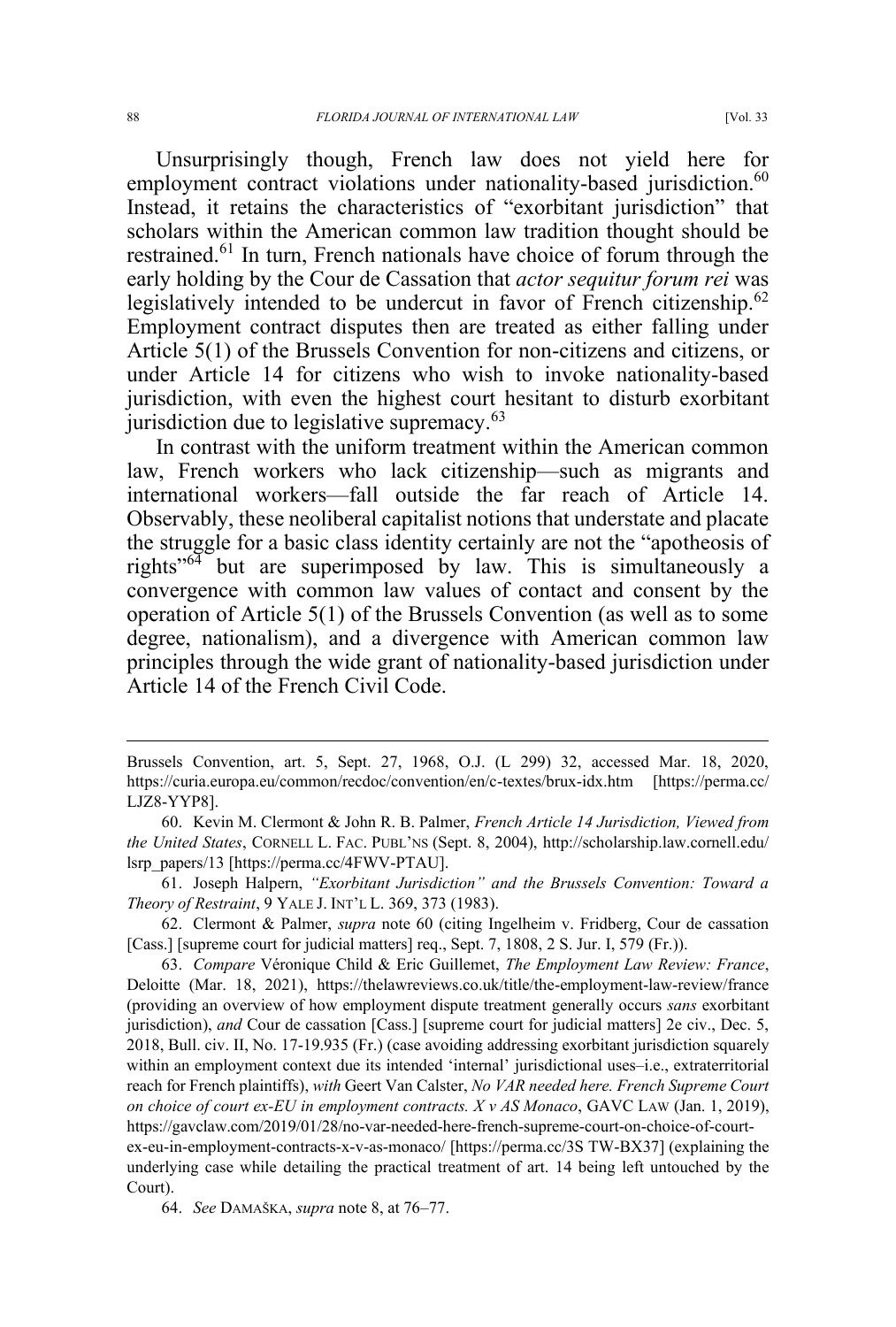#### A. *Convergences in Legal Processes*

Other convergences appear within the legal processes of both countries, within both the core and periphery of shared values inherent in consumer and demand driven economies. For example, both jurisdictions attempt to provide streamlined coverage and broad protection for consumer products and employment contracts. Ironically, cases such as *G & G Prods. LLC v. Rusic*, likely would not be an issue for a French plaintiff in an employment matter. Instead, most French workers would just file suit in France, perhaps due to where the injury lies but also a more streamlined administrative system for dispute resolution.<sup>65</sup>

George A. Rutherglen observed, "A further resemblance to choice-offorum clauses lies in the categorical approach of European Union law to restrict or prohibit such clauses in certain kinds of contracts, particularly in consumer and employment contracts."<sup>66</sup> Further:

[E]urope generally takes a more categorical approach to choice-of-law questions, facilitating the exclusion of particular kinds of contracts from the presumed validity of choice-of-law clauses. By regulation, the European Union has reconciled and adjusted the principles of freedom of contract, which favor the validity of such clauses, and principles that protect parties in a relatively weak bargaining position, such as consumers and employees.<sup>67</sup>

Here, we have a large convergence of core values between both countries. In the United States, there is a general blanket of coverage for employment under the NLRA, *et seq*. Even those unfamiliar with American labor law are often surprised that the NLRA itself is particularly important within the common law as the initial keystone of labor law because of its precedential weight through interpretation. Even public employment laws contemplate the binding nature of its precedent due to the delayed recognition of the right to collectively bargain in the public sector. The first public sector collective bargaining laws passed in Wisconsin in 1959, fourteen years after the New Deal.<sup>68</sup> Similarly, consumer protections for many products are based in the national Magnuson-Moss Warranty Act.<sup>69</sup> While many states have created even

<sup>65.</sup> G & G Prods. L.L.C. v. Rusic, 902 F.3d 940, 948 (9th Cir. 2018).

<sup>66.</sup> GEORGE A. RUTHERGLEN, TRANSNATIONAL CIVIL LITIGATION 37–59 (1st ed. 2016).

<sup>67.</sup> *Id*. at 57–58; *cf.* Council Regulation 593/2008, 2008 O.J. (L 177) 6 (EC).

<sup>68.</sup> Joseph Slater, *The Strangely Unsettled State of Public-Sector Labor in the Past Thirty Years*, 30 HOFSTRA LAB. & EMP. L.J. 511, 517 (2013) (discussing the lag in public sector bargaining rights as compared to private sector bargaining).

<sup>69.</sup> Magnuson-Moss Warranty Act, Pub. L. No. 93-637, 88 Stat. 2183 (1975) (codified as amended at 15 U.S.C. §§ 2301–2312).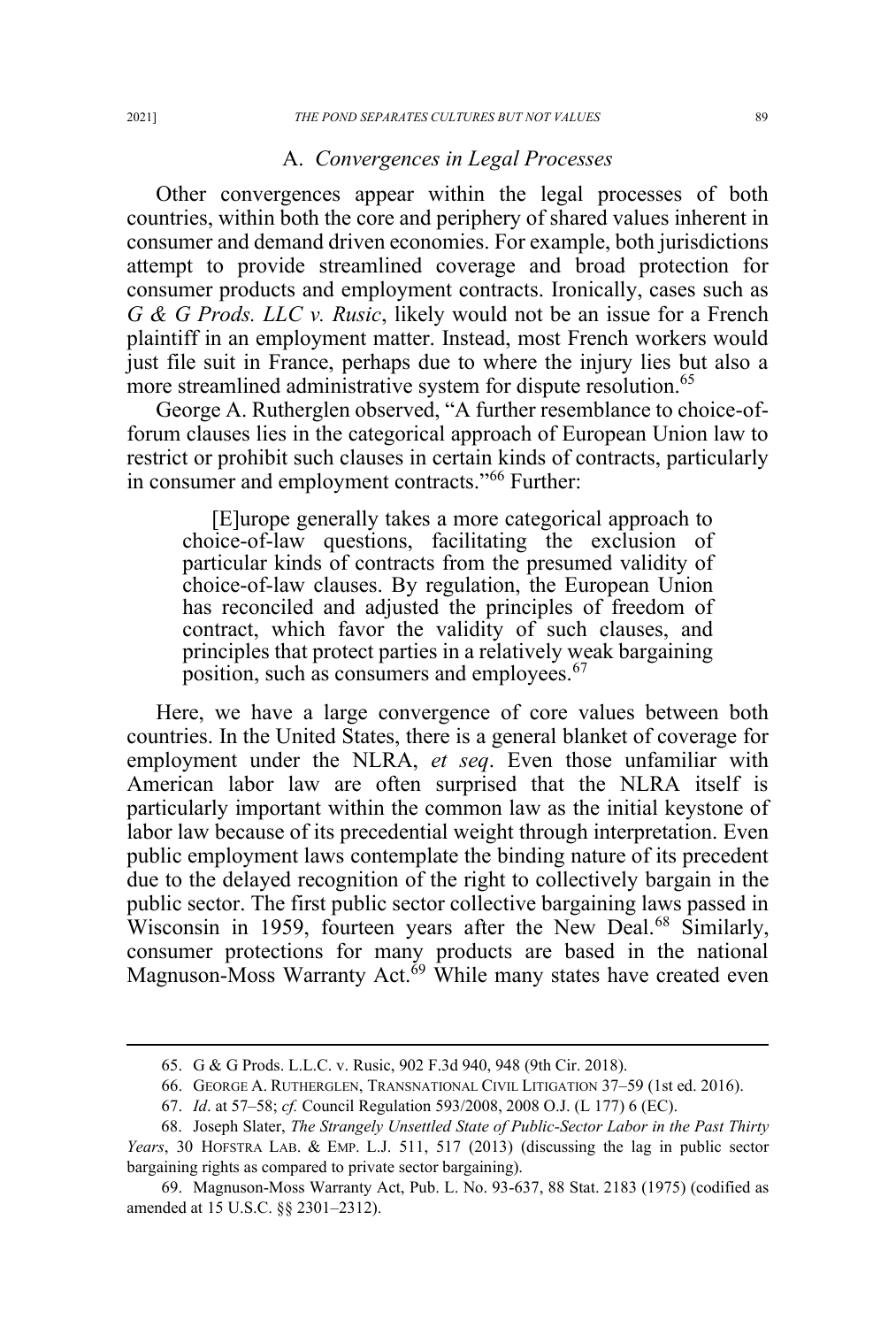stronger legislative protections, the national baseline serves as a way to unify treatment of employment and consumer protection matters.

Although plaintiffs are afforded choice-of-forum and choice-of-law within employment contracts under the common law, other important baselines such as the minimum wage and occupational safety related legislation are matters of federal supremacy. While this federal treatment in the common law is also a national framework for legislative protections, it pales in comparison to the rights afforded to French workers enjoy in the French Labor Code. These procedural differences lead to stronger protections for French workers, and better outcomes for workers engaged in concerted activity.

Vastly different procedural outcomes are driven by substantive economic values that both cultures impose by law. Should recent legislative attempts in America enjoy codification,<sup>70</sup> the baseline of protections for workers engaged in concerted activity would be raised to a higher standard similar to the minimum safeguards and protections afforded to workers in France. In turn, higher minimum safeguards and protections for concerted activity in America would quell decades of labor unrest allow labor organizations to bargain for the Common Good.<sup>71</sup> Removing many of the punitive secondary boycott restrictions in America would open the door to coordinated boycott and strike actions that French workers widely enjoy. Through analysis then, there is a similarity in problems and results. However, there is a stark divergence in the application of legal processes, which reveals that there is a presumption of differences driven by a familiar mutual cryptotype affecting players within both jurisdictions: capitalism.

## B. *Divergence in Applications of Legal Processes*

Compensation for injuries on the job, unification and stratification of the administrative state, and maximum hours and minimum wage laws, demonstrate that the largest formant in both France and America is that of economic value. While the codification of the right to withdraw labor aimed to decrease the pressure on employers from strike actions by allowing French workers the opportunity to withdraw from unsafe working conditions, a closer examination of the "living law"<sup>72</sup> reveals a divergence in applications of legal processes. The living law reveals that capitalism is a cryptotype at play within both jurisdictions.

<sup>70.</sup> Protecting the Right to Organize Act of 2021, H.R. 842, 117th Cong. (as passed by House of Representatives, Mar. 9, 2021).

<sup>71.</sup> *Stronger Unions, Stronger Communities*, AM. FED'N TCHRS. (Nov. 2017) https://www.aft.org/sites/default/files/report\_strong\_unions\_stronger\_communities\_11-17.pdf [https://perma.cc/63OT-HWJA].

<sup>72.</sup> Rodolfo Sacco, *Legal Formants: A Dynamic Approach to Comparative Law*, 39 AM. J. COMPAR. L. 1, 22 (1991).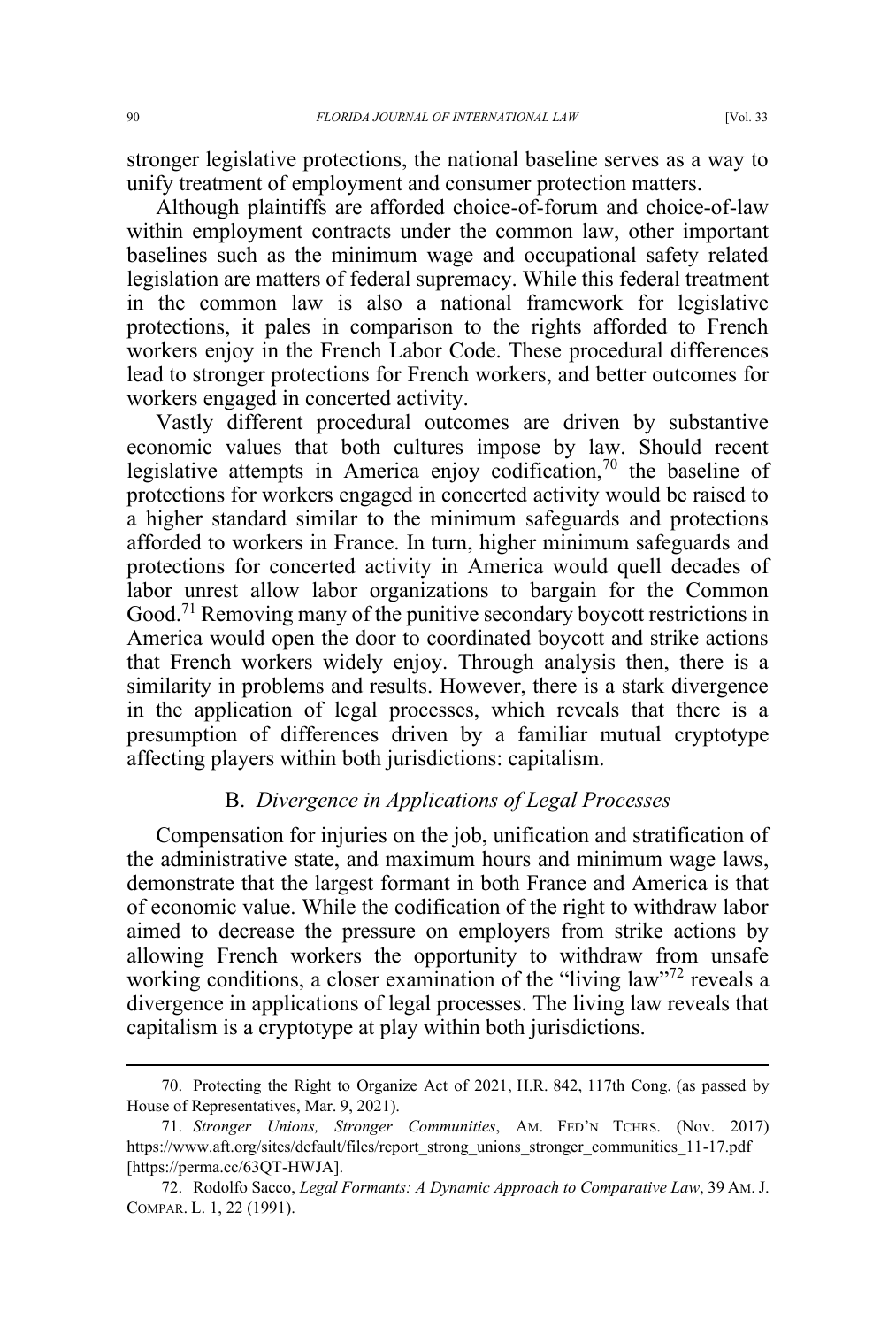A fundamental difference between the countries exists in compensation for injuries on the job. Within the common law, workers' compensation acts as an insurance pool for risk paid for by employers. While each jurisdiction in the United States treats income replacement differently, most jurisdictions do not allow recovery of the full amount of wages for injuries on the job. In the Commonwealth of Massachusetts, for example, benefits are limited to sixty percent of income.<sup>73</sup> Layered within the workers' compensation system, injury for workers is industry specific, with varying levels set by federal preemption in some cases.<sup> $4$ </sup>

French treatment, however, regards injury compensation as part of the system of social security. The Cour de Cassation, in interpreting Articles L. 443-2, R. 433-4 and R. 433-7 of the Social Security Code, interpreted reinjury by aggravation as entitling a claimant to additional remuneration.<sup>75</sup> In America, reinjury would be an extension of the benefit claim. Both jurisdictions provide generally up to sixty percent compensation, but French workers' compensation increases to eighty percent after the twenty-nineth day of leave.<sup>76</sup> In extraordinary fashion though, the claimant in the case interpreting the above Articles of the French Labor Code was awarded the compensation level of his higher salary in a new position after he suffered reinjury years later, a far better remedy for workers than just extending the benefit claim for the base salary during the initial injury.

This difference in substantive and procedural outcomes is the result of a divergence between how both cultures value business interests. In France, the social value of an individual being outside of the workforce without wages is higher than the burden of social compensation. When workers can recover and reenter the workforce productively, they can help forward enterprise. In the common law, the limited recovery insurance pools are singularly funded by employers, with limited contributions to the pools by government agencies when there are critical capital shortages budgetarily. Thus, the rudimentary view is that if the cost to an employer is less to contest a claim than the compensation, the net savings represents a victory for profits and costs the entire system

75. Cour de cassation [Cass.] [supreme court for judicial matters] 2e civ., July 7, 2016, Bull. civ. II, No. 15-22.038 (Fr.).

<sup>73.</sup> MASS. GEN. LAWS ch. 152, § 34 (2021).

<sup>74.</sup> *Compare* ch. 236, 35 Stat. 556 (1908) (Federal Employees Compensation Act as enacted, which covers federal sector worker compensation and initially provided up to an entire annual salary), *with* ch. 149, 35 Stat. 65 (1908) (Federal Employers Liability Act as enacted, which covers railway employees' worker compensation and was initially silent on remuneration in terms of salary).

<sup>76.</sup> *The French Social Security System II – Accidents at Work and Occupational Diseases*, CLEISS, https://www.cleiss.fr/docs/regimes/regime\_france/an\_2.html [https://perma.cc/E8DK-UP8R] (last visited Mar. 18, 2021).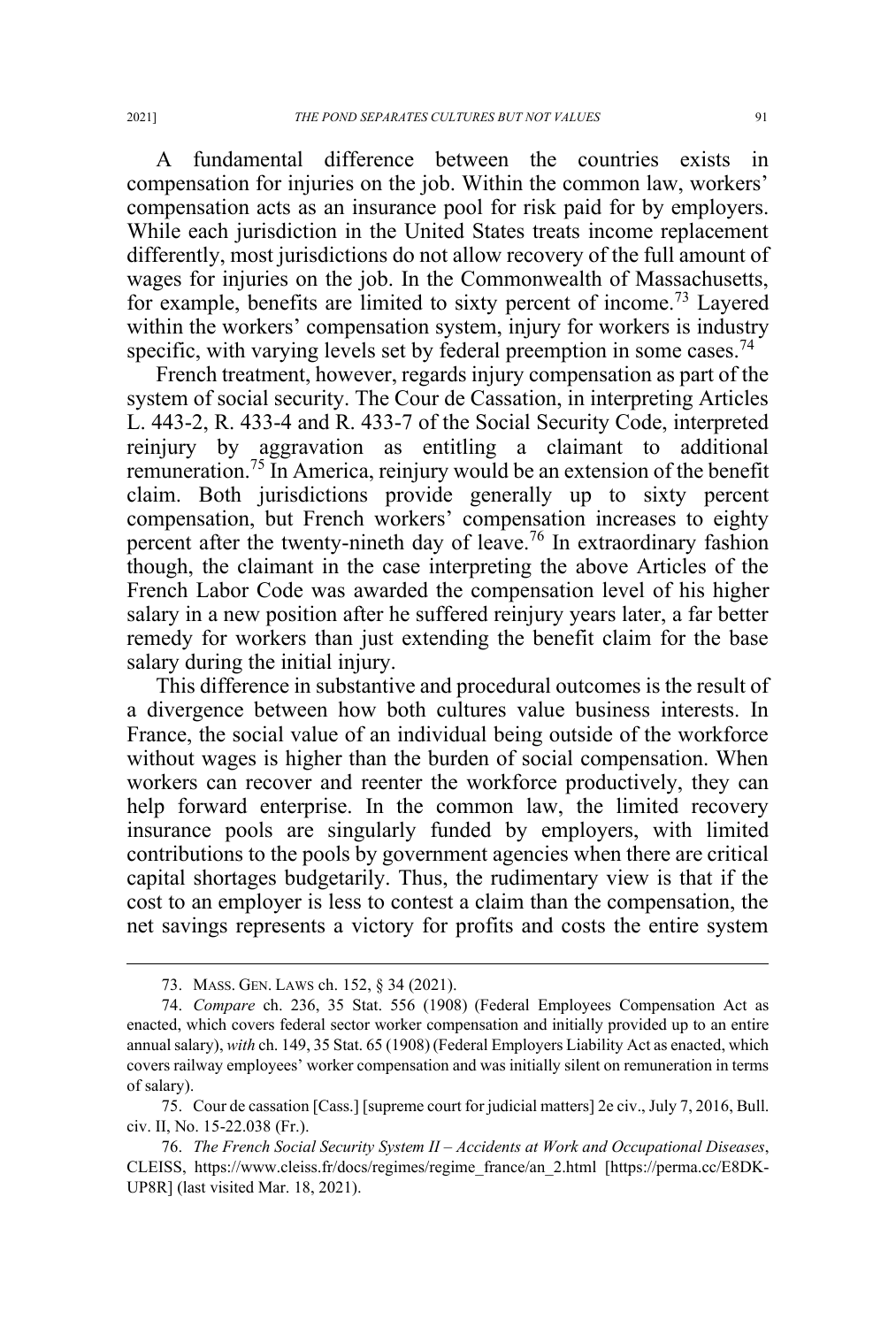less. In France, the subordinate role of judges to mechanically apply rules is but part of the calculus, with hidden formants still favoring business interests.

Another area of divergence is through the compartmentalized administrative state within the French Civil Code. France largely has a unified single system of administrative resolution, with the Cour de Cassation's Civil Chamber acting as the highest arbiter of civil disputes. In the common law, the stratification of agency review within the executive branch occurs before the multilayering of judicial jurisdictions that interpret rules specific to industries or sectors leading to a patchwork system without uniformity.

This patchwork and piecemeal method of basic dispute resolution within the common law leads to constant doctrinal conflict, causing a backlog for straightforward administrative matters.<sup>77</sup> Within the French Labor Code workers still encounter the administrative state, but they do not require a final agency determination before proceeding to civil prosecution for matters like unfair workplace practices as we have seen with nationality-based jurisdiction. This leaves open alternative avenues of redress for French plaintiffs whose claims fail within the compartmentalized administrative state.

Last, the "El Khomri Law" is also indicative of the controlling aspect of business interests in the civil law of France. Proposed in 2016, the law sought to "modernize" the social dialog and secure professional careers.<sup>78</sup> As reported in *Libération*:

Considered too favorable to businesses, the text has suffered, since its disclosure in February, the crossfire of an inter-union led by the CGT . . . [which] . . . mobilized against it tens of thousands of opponents, who beat the pavement during 12 national days of strikes and demonstrations<sup>79</sup>

Ironically, the strong push for the law was from the leader of the Socialist Party, French President François Hollande. Many credit the passage of this law as a brokered deal between Hollande's government and French business interests, and the subsequent social upheaval as one of the significant reasons Hollande did not seek a second term as

<sup>77.</sup> *See generally* Michael C. Duff, *How the U.S. Supreme Court Deemed the Workers' Compensation Grand Bargain "Adequate" Without Defining Adequacy*, 54 TULSA L. REV. 375 (2019) (discussing examples of even workers' compensation getting entangled between the common law and the administrative state in America).

<sup>78.</sup> *La loi travail a été promulguée* [*The Labor Law Has Been Promulgated*], LIBÉRATION (trans. Google, accessed Apr. 20, 2021), https://www.liberation.fr/france/2016/08/09/la-loitravail-a-ete-promulguee\_1471176 [https://perma.cc/2TJH-DGGZ].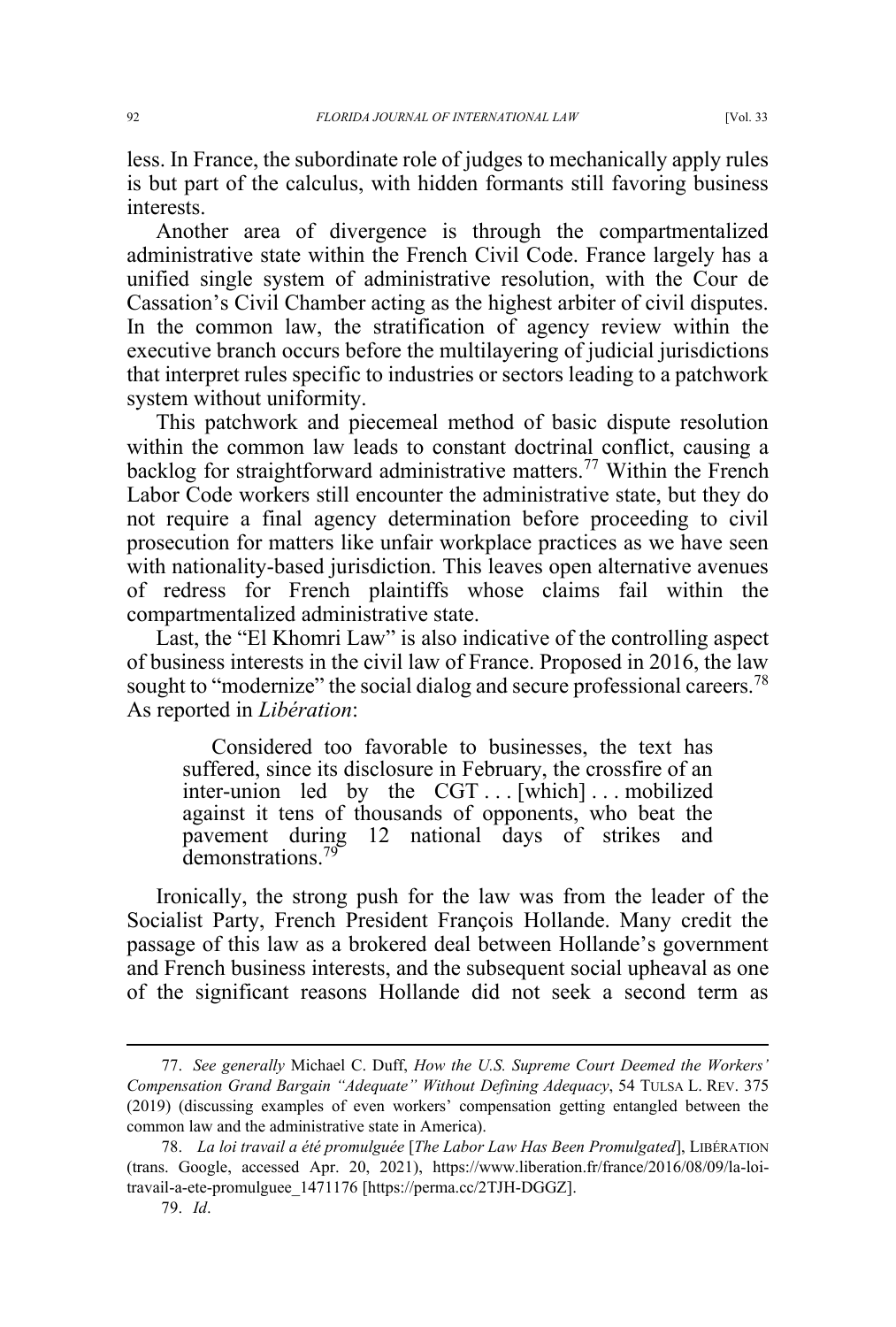President.<sup>80</sup> The law attempted to reduce overtime payments for the French workweek in excess of thirty-five hours, sought to make it easier for companies to lay off workers, aimed to increase the amount of hours of the work week, and tried to loosen restrictions on work hours.<sup>81</sup>

In the common law, maximum hours and the minimum wage are similarly fashioned by business interests. For example, the Fair Labor and Standards Act (FLSA) is limited in contemplating pure "maximum hours."<sup>82</sup> Similarly, the FLSA sets the national minimum wage. The Railway Act provides pure "maximum hours," but is narrow in scope, applying only to transport workers and related jobs. These laws and decisions share a focus primarily on the cost to employers and the resulting net economic gain for society, not the tangible benefit to workers or positive freedom.<sup>83</sup>

The divergences in the application of legal processes further reveal that the hidden formant in both jurisdictions is a preference for business interests. Capitalism as a cryptotype within both the civil code and common law jurisdictions. As concluded below, these divergences are simply a matter of convenience for policymakers, like Hollande or Macron.

#### **CONCLUSION**

The French right to withdraw labor is a product of legislative supremacy stemming from the codification movement in the nineteenth century. The American view within the common law is that at-will employment is the standard, alongside the judicial imposition of right to work for public sector employees. The French right to withdraw labor is a product of generations of social negotiations that continue into modern times. The American model is a product of the easily swayed influences that allow a new legal theory with little to no precedential value at the time of its proposal to be adopted in sweeping fashion with very little civil discourse, and damaging repercussions. The interplay between

<sup>80.</sup> Ingrid Melander, *Grim Hollande Says He Won't Seek Second Term as French President*, REUTERS (Dec. 1, 2016), https://www.reuters.com/article/us-france-electionhollande/grim-hollande-says-he-wont-seek-second-term-as-french-president-idUSKBN13Q5F0 [https://perma.cc/WW5T-UZ3P].

<sup>81.</sup> Jonah Birch, *A French Spring*, JACOBIN (Apr. 28, 2016), https://www.jacobin mag.com/2016/04/france-labor-code-hollande-nuit-debout/ [https://perma.cc/QY46-CSDK].

<sup>82.</sup> *Compare* Muller v. Oregon, 208 U.S. 412, 423 (1908) (maximum hour laws deemed valid), *and* L. A. Schechter Poultry Corp. v. United States, 295 U.S. 495, 550 (1935) (maximum hour laws invalidated), *with* Wm. T. Pegues and Ben B. Taylor Jr., *The Wage and Hour Law in the Supreme Court*, 3 LA.L.REV. 605, 609 (1941) (explaining the rationales for both cases through the New Deal era).

<sup>83.</sup> *See generally* ALICE KESSLER-HARRIS, OUT TO WORK: A HISTORY OF WAGE-EARNING WOMEN IN THE UNITED STATES (1982) (analyzing the *Muller* decision as an attack on women as workers veiled in the altruism of labor laws).